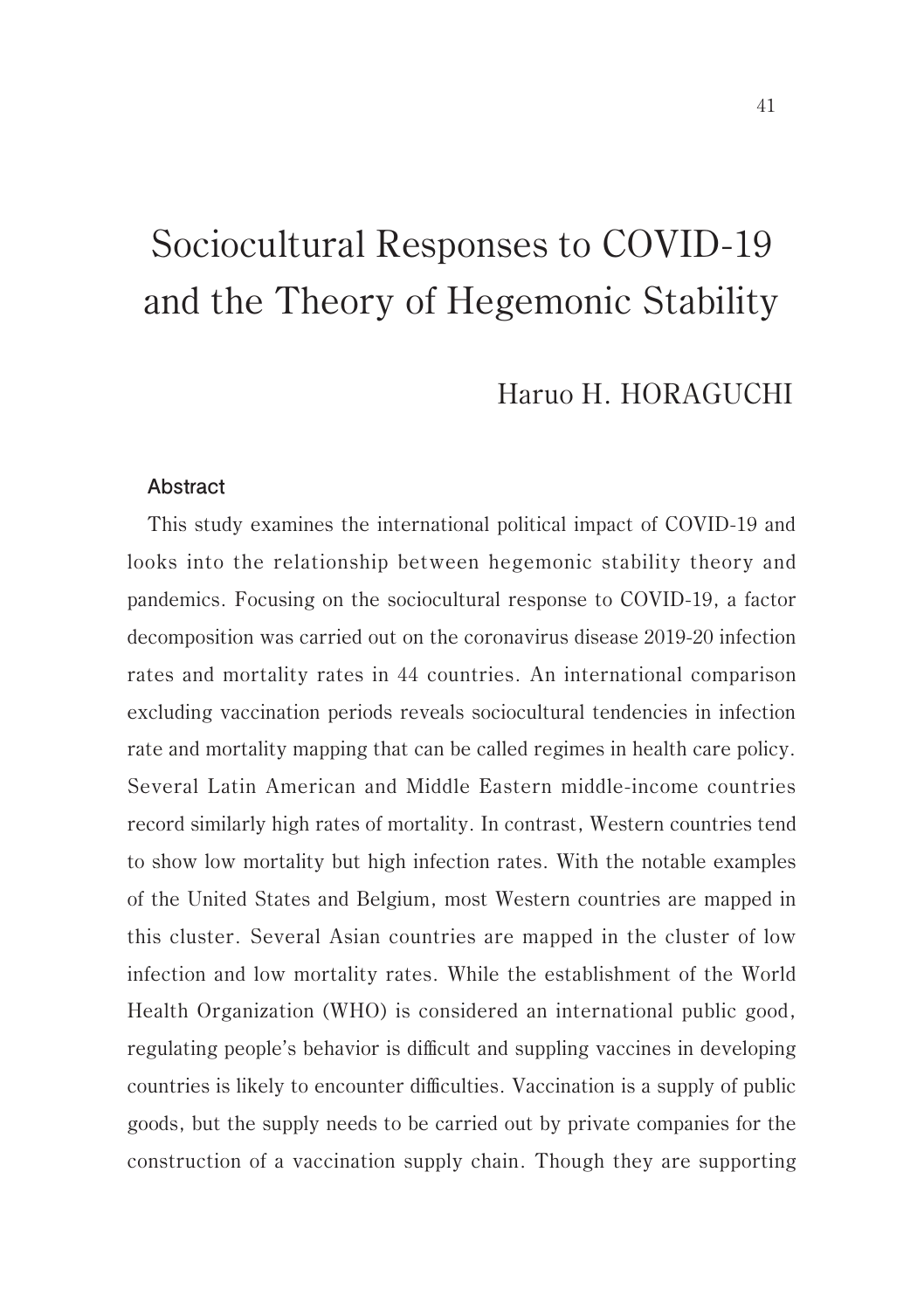WHO and encouraging vaccinations, the hegemonic powers are still likely to experience economic stagnation as an outcome of the pandemic.

Keywords: deglobalization, COVID-19, sociocultural responses, hegemonic stability, factor decomposition

JEL codes: F55, F68, H44, I18, N40

### **1. Introduction**

The coronavirus disease 2019 (COVID-19) pandemic has lasted for more than two years. Pandemics result in deglobalization in its ultimate form, and the ongoing pandemic has resulted in deglobalization at an unprecedented magnitude. Research on deglobalization is gaining importance due to the current turmoil in the global economy. In 2020, the spread of COVID-19 was added to the global political agenda along with the importance of economic negotiations. This global pandemic thus mimics global issues faced up to 2019, such as the US–China trade conflict, Brexit, and the increase in refugees to Europe from the Middle East, and the construction of a wall at the US–Mexico border to block immigrants from Latin America. These international policies played a symbolic role as a warning to the age of globalization. Deglobalization has now been reintroduced by the global pandemic while the mutual escalation of international policies such as tariff escalations due to the US–China trade conflict occurred concurrently.

One can conjecture that the spread of COVID-19 is not temporary but long-lasting, suggesting that deglobalization has been and will become a concrete phenomenon. For example, according to the website of the Ministry of Foreign Affairs of Japan, as of November 18, 2020, the number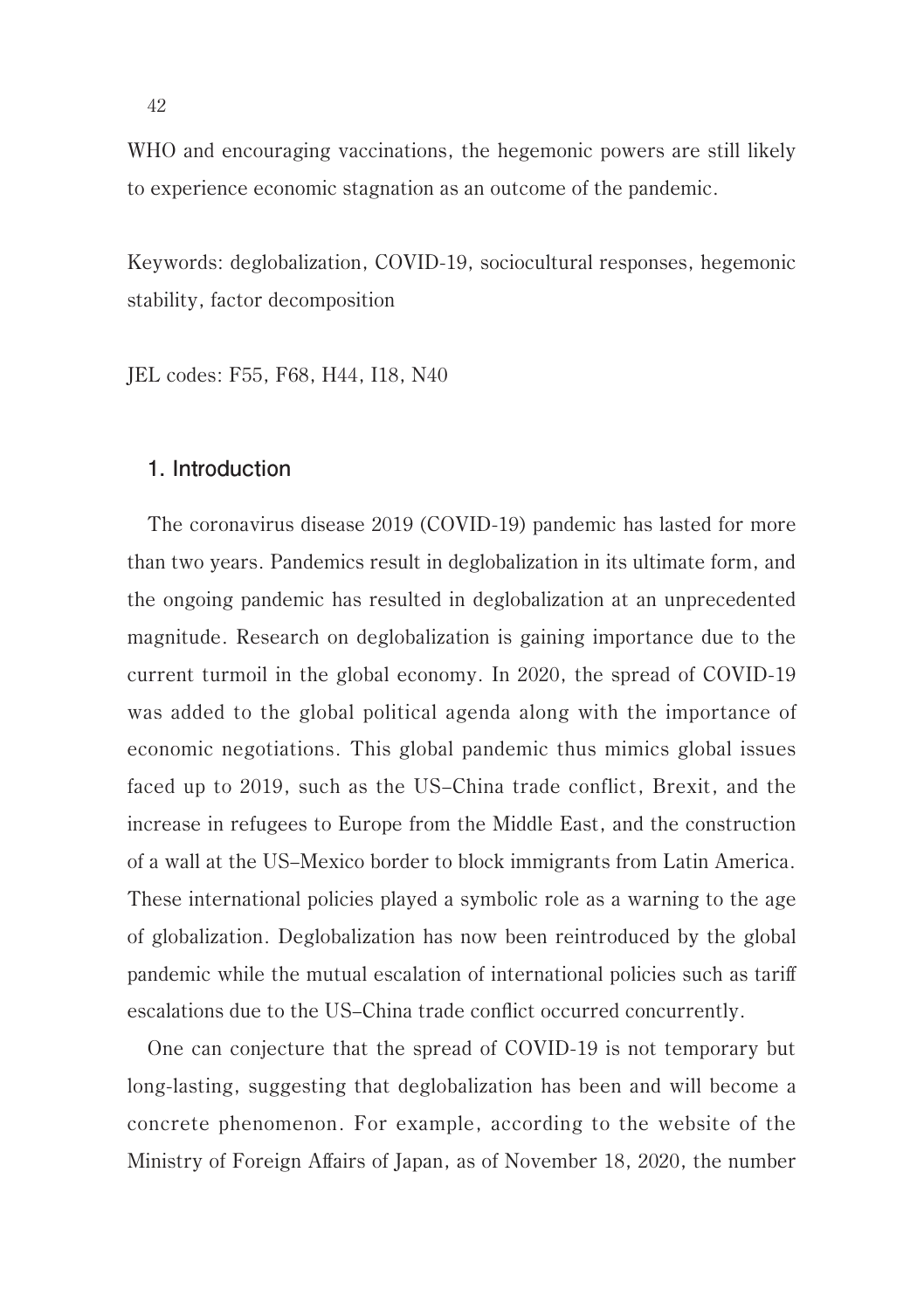of "countries/regions that have immigration restrictions on travelers from Japan and Japanese people" was 80, and the number of countries/regions that have restricted travelers and Japanese people after entering Japan was 106. Thus, people from 186 countries and territories were banned from entering Japan freely. As of August 2, 2021, foreign nationals who have stayed in any of 159 countries/regions within 14 days prior to the application for landing are denied entry into Japan.

There is no doubt that deglobalization will have a negative impact on the activities of multinational corporations. However, despite being in a situation where a pandemic makes it impossible for people to move across national borders, it is still possible to move goods such as raw materials, parts, products, and funds. Thus, stagnant economic activity likely recovers because of industrial segments where supply chain networks support procurement. This resilience of the economy indicates that the finance sector is the first to revive, followed by logistics and the movement of goods. The movement of humans, however, depends on the implementation of a quarantine system. This premise therefore suggests that short-term overseas travel cannot be started until the pandemic is over.

Let us consider the relationship between Japan and China as an example of deglobalized economic transactions. Foreign currency remittances between Japan and China continued without major disruption in 2020. From January to March 2020, there were cases wherein airmail did not arrive, but from April 2020 onwards, mail sent from China began to arrive in Japan. As of December 2020, stays for international business purposes between Japan and China were permitted. Japanese nationals working for a Japanese multinational company wished to travel from Japan to China were permitted to travel after undergoing a preliminary test such as a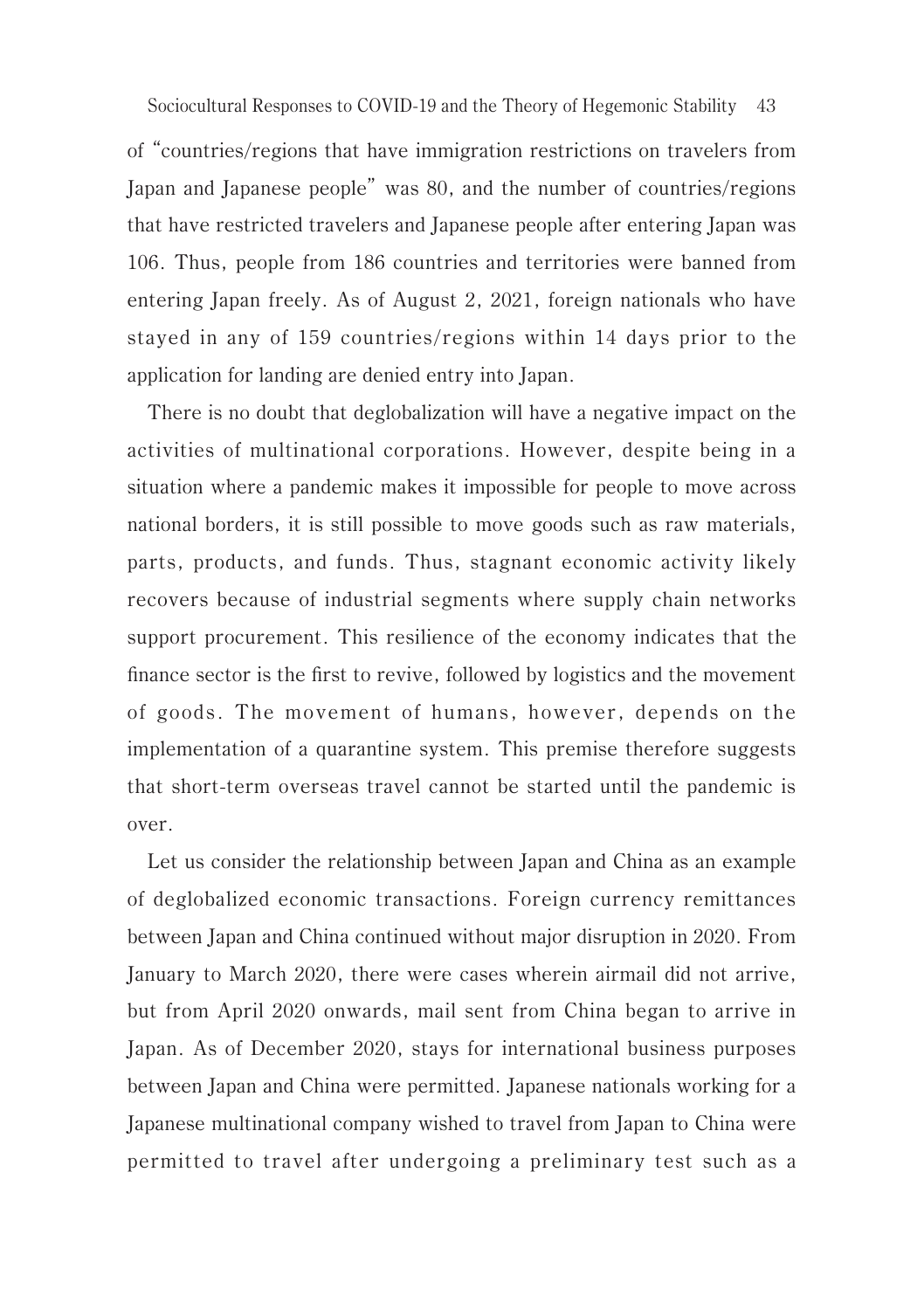polymerase chain reaction (PCR) test in Japan. Japanese businesspeople were obliged to isolate in a quarantine hotel managed by the Chinese government for two weeks after entering China. Economic transactions between Japan and China restarted by December 2020, but it is still difficult to begin international business in Western countries.

In this situation, it is possible to quantitatively analyze which countries have made early economic recoveries. In addition, it is possible to analyze cases of business contingency plans that multinational companies have devised to rebuild supply chains in response to the international supply chain disruption. Similar research is being conducted pertaining to how Japanese companies revived after the 2011 Great East Japan Earthquake, and it is possible to confirm the management strategies of companies that survive and grow during economic crises. Clarifying specific management methods and strategies is also an important research subject.

There are two research aims in this study. The first is to organize theoretical perspectives that explain the occurrence of exogenous deglobalization. I survey past studies in international political economy on deglobalization and critically assess discussions on hegemony, hegemonic stability theory, balance of power systems, and the international regime of liberalism.

Based on the theory of exogenous economic crisis, I explore the causes of deglobalization. Theoretically, I introduce the concept of a "sociocultural ecosystem." An "ecosystem" is a metaphor for describing the dynamic symbiosis of entities. A sociocultural ecosystem consists of the bases for governments and businesses, and it generates new businesses. It involves entrepreneurs, firms, banks, venture capitals, local governments, universities, and research institutions. As Horaguchi (2014, 2016, 2017) introduced the concept of commensalism, a form of symbiosis exists in a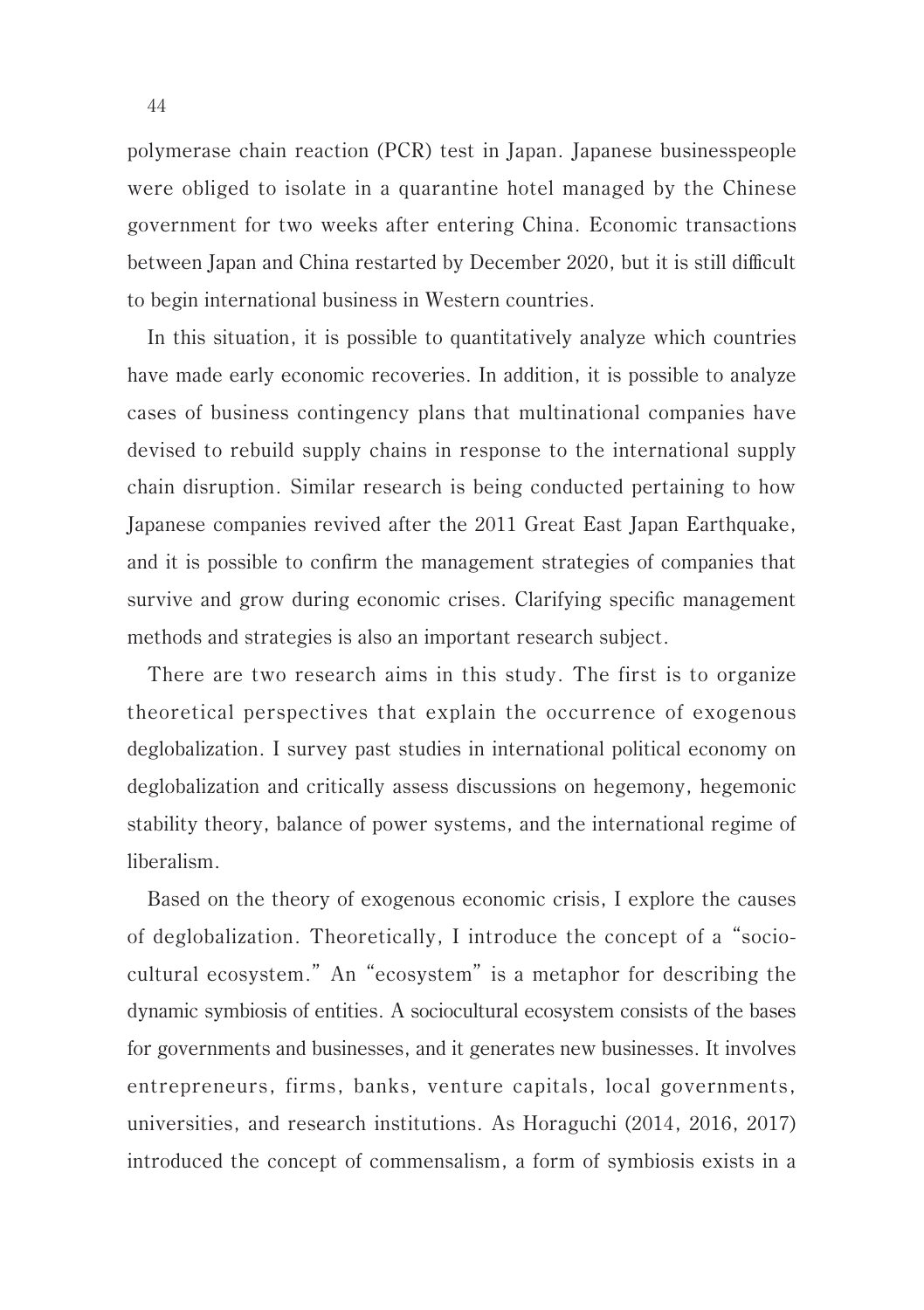45 Sociocultural Responses to COVID-19 and the Theory of Hegemonic Stabilitysociocultural community. Commensalism is an appointed free rider in the situation of symbiosis in an ecosystem. A sociocultural ecosystem is an ecology that creates patterns of collective knowledge and can lead us to obtain guidelines for appropriate actions regarding social norms. Social norms are visible when people seek optimal behaviors under an emergent situation. A typical example is a pandemic.

The second aim is to survey past studies in international political economy on deglobalization and to organize theoretical analytical perspectives that explain the occurrence of exogenous deglobalization. Pandemics, earthquakes, forest fires, or abnormal weather are examples of exogeneous shocks. This is contrasted with endogenous deglobalization wherein economic shocks force deglobalized economic actions such as autarkic economic policies, which lead to deglobalized economic policies. I summarize discussions on hegemony, hegemonic stability theory, balance of power systems, and the international regime of liberalism.

Based on the theory of exogenous economic crisis, I explore the causes of globalization and critically assess related theories in international relations. Further, to fulfill the second research aim, I analyze the impact of exogenous factors on 44 countries and regions; this figure is limited to 44 for ease of visualization and because Hofstede (2001) used 44 countries to show cultural diversity. I present some results of factor decomposition on COVID-19 infection and mortality. The analysis reveals a tendency of sociocultural proximity between nations to similarly influence their respective infection and mortality rates. Although pandemics are universal phenomena, people in each country handled COVID-19 under their own sociocultural constraints. After discussing these two research issues, I summarize future research topics.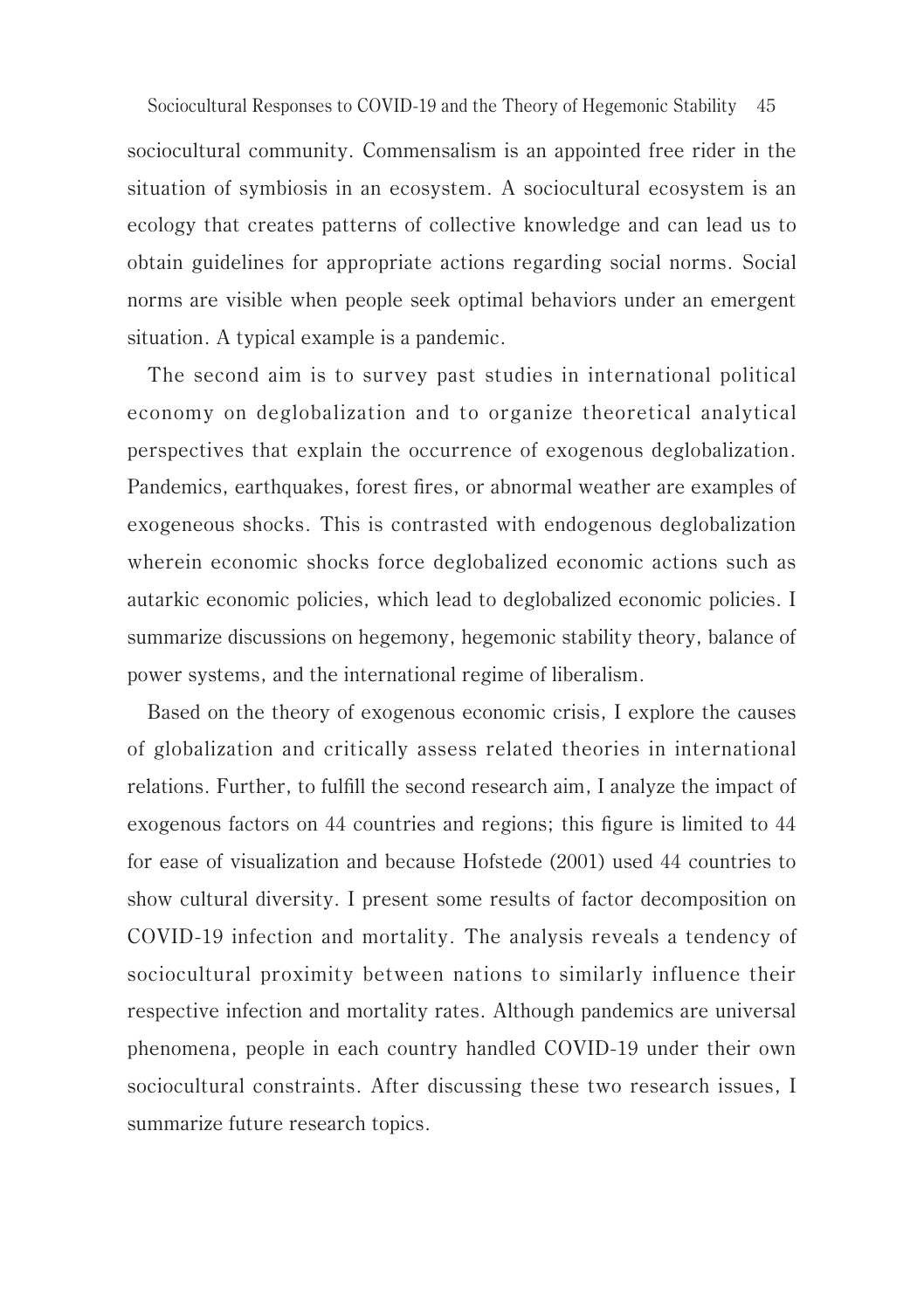# **2. Globalization and deglobalization**

#### **2.1 Definition of deglobalization**

Many studies define globalization. For example, Chase-Dunn et al. (2000) define globalization as having a high density of international economic activity compared with domestic economic activity. Witt (2019) applies the findings of research in international politics to international business research, defining globalization as deepening the interdependence between countries. Thus, in his study, deglobalization is the process of weakening international interdependence.

Economic agents that lead to globalization consist of nations, companies, and people. The deepening of their international interdependence, as given by Witt above, is globalization. Therefore, I define deglobalization as the occurrence and continuation of a state that weakens its interdependence. In addition, there is a term with a similar but distinct meaning—antiglobalization. Buckley and Hashai (2020) define anti-globalization as opposition to open international markets (without tariffs or non-tariff barriers). This means it is led by an opposition to foreign capital inflows and the liberalization of foreign exchange controls, labor movement and regulatory institutionalization (e.g., labor-relations laws and protective measures for labor).

In discussing deglobalization, Witt (2019) confronts liberalism and realism, which present a basic dichotomy in the field of international politics and influence multinational corporate behavior. Liberalism and realism respectively present two contrasting axes, "economic growth oriented" and "distribution oriented," and these positions are common in domestic politics. Economic growth and distribution can be classified into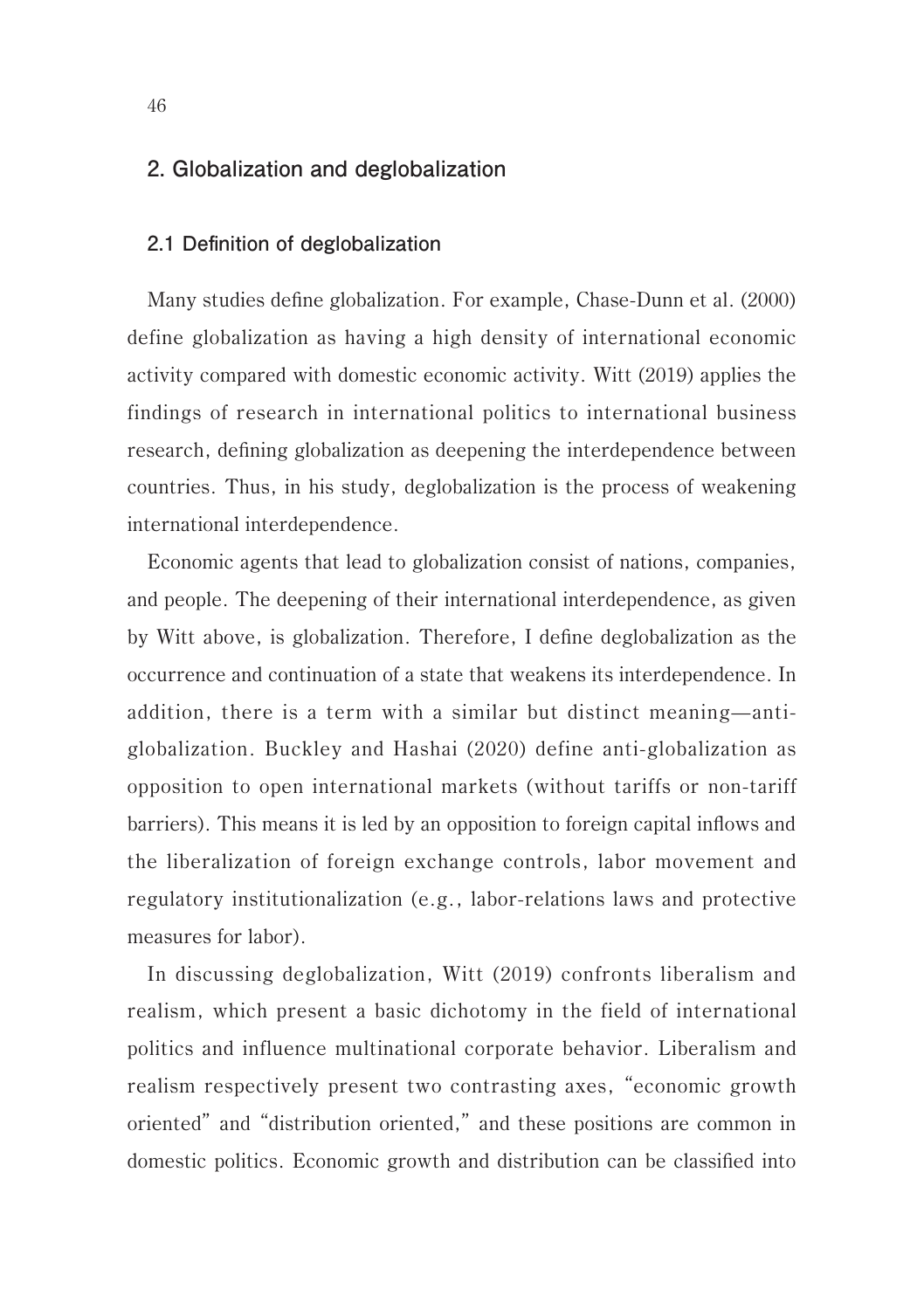47 Sociocultural Responses to COVID-19 and the Theory of Hegemonic Stabilityfour categories; the relationship between these concepts and globalization is summarized below.

#### **2.2 Liberalism**

Liberalism has a wide range of meanings under certain contexts. It includes progressivism, reformism, free market-ism, idealism, and/or prointernational competition. In this study, we use the term "pluralism" as the most comprehensive proxy term to indicate liberalism. This is because liberalism by itself is multidimensional, and it is beyond the scope of this work to ascertain one meaning. According to Walt (1998), liberalism is a "desire for prosperity" and a "commitment to liberal values" for progressive market-oriented idealism. Liberalism is brought about by various means, such as international organizations, economic exchange, and promotion of democracy (p. 38). According to Walt (1998, p. 38), the representative work of liberalism is by Keohane (1984), who discusses the "international regime"—a system or institution formed by multiple countries and international organizations. An international regime is recognized when some group of countries have the proximity to handle an international problem internationally (Krasner, 1983).

Historically, the term "liberalism" is sometimes linked to Woodrow Wilson, who appealed for an "expansion of democracy" after the outbreak of World War I. Instead of the balance of power, "coordination of power" was called upon. The establishment of collective security by the League of Nations was advocated, and some argue that the international politics of liberalism as an academic discipline was born at this time (Baylis, Smith & Owens, 2020). Wilson was President of the United States from 1913 to 1921 and was awarded the Nobel Peace Prize. However, in June 2020, due to his racially discriminatory policies toward students at Princeton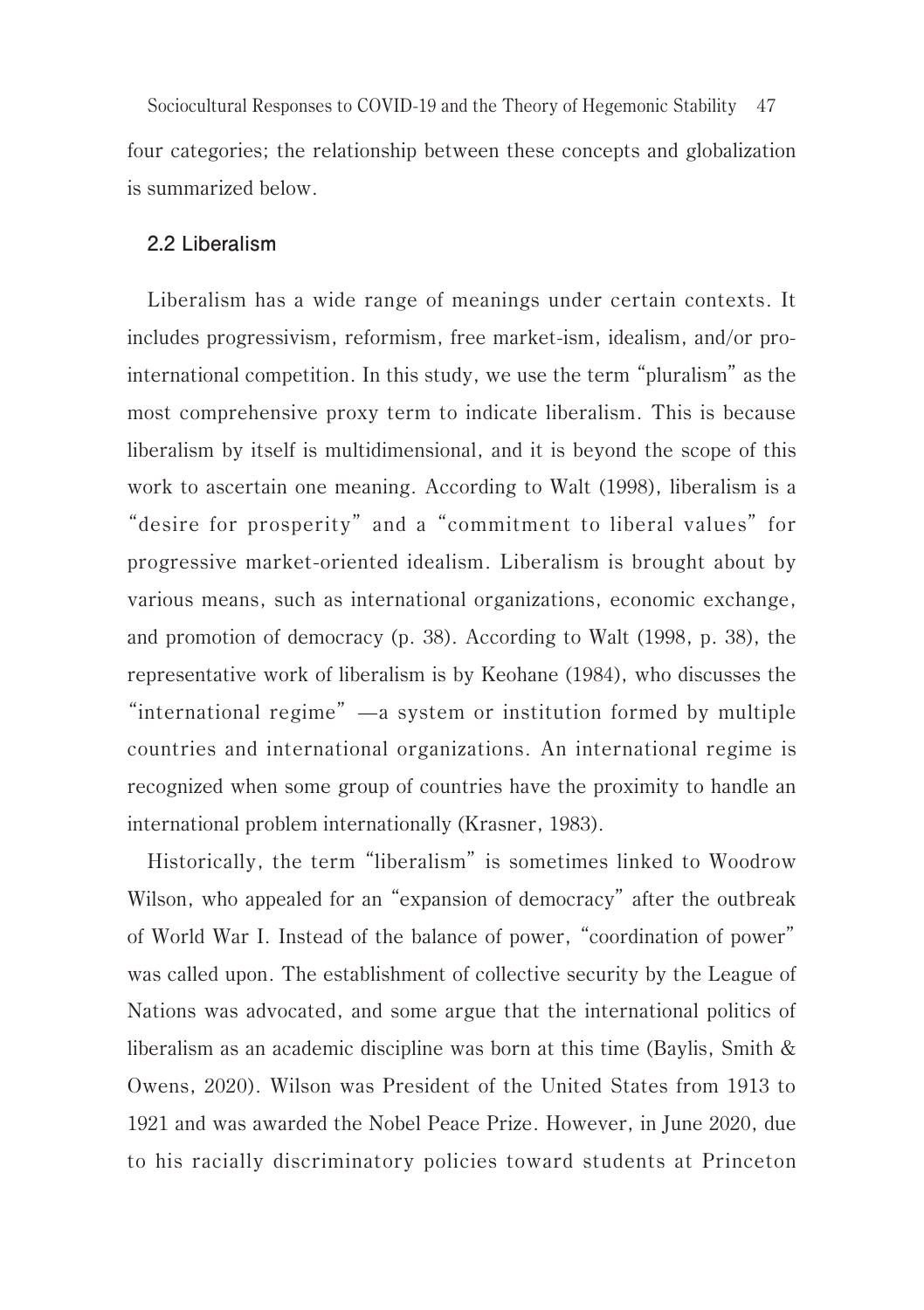University, where he was president, the university abandoned the names "Woodrow Wilson School" for a higher education institution specializing in public policy and international affairs and "Wilson College" for a student dormitory. In other words, Wilson's actions, which were the origins of liberalism, were far from "liberal" in an era when the Black Lives Matter movement is flourishing.

Nye (2017) describes the liberal international order on which liberalism relies: the Marshall Plan, the North Atlantic Treaty Organization (NATO), the US-Japan Security Treaty (p. 11), World Trade Organization (WTO), International Monetary Fund (IMF), United Nations Peacekeeping Forces, United Nations Program on Ebola Hemorrhagic Fever and Global Climate Change (p. 13), US Navy, and US Federal Reserve (p. 14). According to Nye (2017), the United States "has about 60 treaty allies, and according to the economic magazine the Economist, 100 out of 150 large economies depend on the United States. Only 21 countries are hostile." (p. 14). Liberalism thus considers the balance of power systems. This involves oneto-one interstate balance, or the balance of another multinational coalition corresponding to one multilateral coalition.

#### **2.3 Realism**

Realism, in contrast to liberalism, is the view of selfish nations in a state of constant competition for power and security. The means is "economic power, especially military power" (Walt, 1998). The emphasis in realism is on national survival and self-help (Baylis, Smith & Owens, 2020). Realists assert that all states have a national interest in survival. This is a precondition for adopting other goals, such as becoming hegemonic. Nation-states are assumed to have security as their principal interest. Selfhelp is the principle of national action, and a country must rely on its own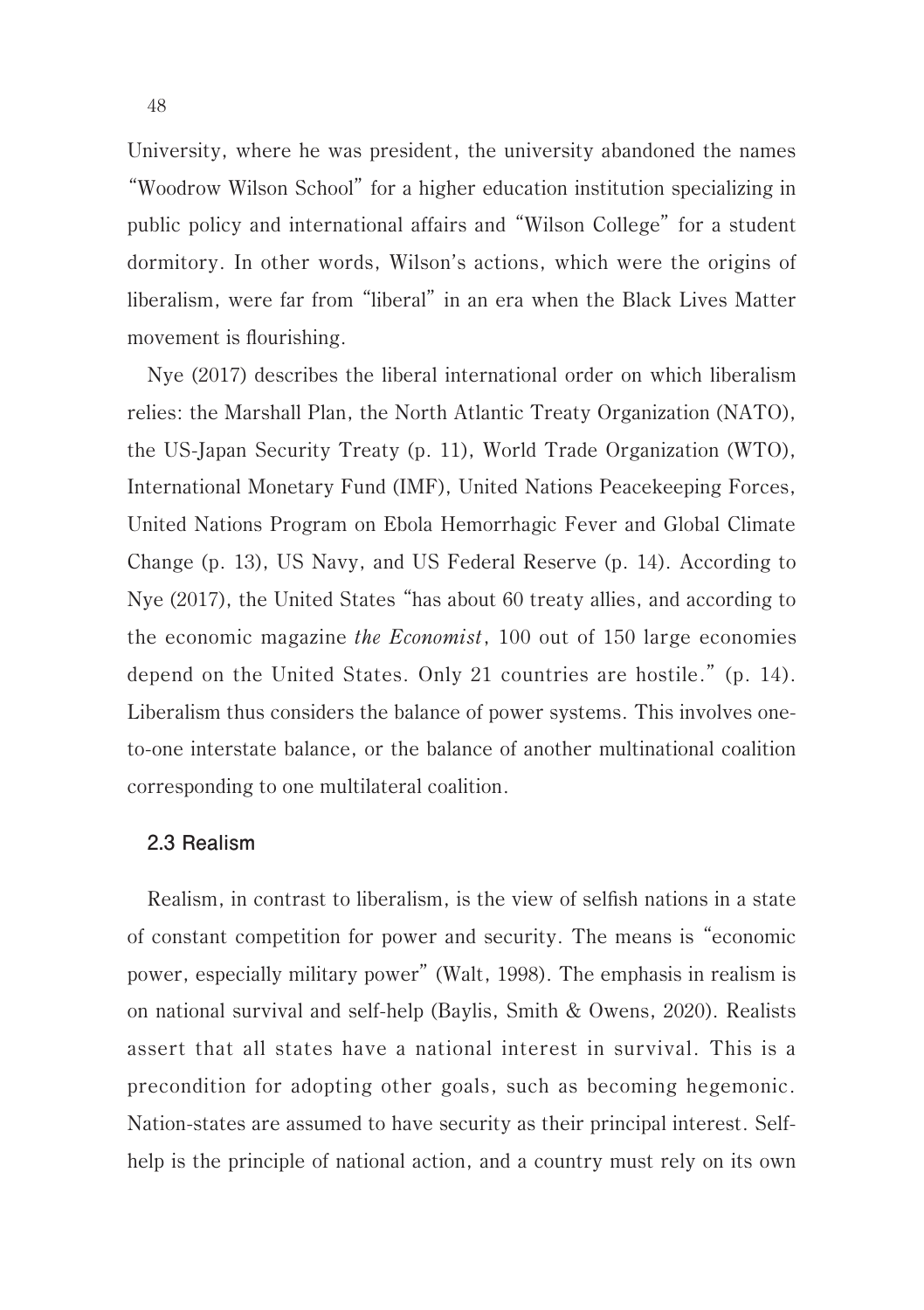49 Sociocultural Responses to COVID-19 and the Theory of Hegemonic Stabilitysecurity. In the theory of realism, key ideas such as hegemonic stability, national power, power balance between nations, and the formation of an international regime by multiple nations are emphasized. Emphasis is placed on the "reality" in which the military and economic powers of large powers has a considerable influence on international politics. Hegemony is then understood as the influence or dominant power of a particular country (Artner, 2020).

Hegemony goes beyond economic and military power. Hegemons shape and disseminate a universal ideology that appeals to the values and goals of nations and justifies the world order. According to Kindleberger (1986), a hegemon is a country that provides international public goods, and with the United States becoming a hegemon, it created institutions such as the Bretton Woods system on international finance, the General Agreement on Tariffs and Trade (GATT), and an agreement to establish the Organization for Economic Cooperation and Development (OECD) (p. 8).

Kindleberger (1986) also cites Cooper (1985) and points out that it took 80 years to establish the World Health Organization (WHO). Chisholm (1950), the first Secretary-General of the WHO, notes that 68 countries participated in the 1st World Health Assembly, held in Geneva in 1948, and 18 countries that participated took seats on the Executive Board (p. 1023); in other words, Cooper (1985) credits not only hegemonic nations, but also others with the establishment of the WHO as an international public good. Cooper (1985) points out that the academic debate over cholera in the 19th century was led by Britain's attitude of emphasizing international trade, while Britain ignored the quarantine at sea. Therefore, even in the area of epidemics, which clearly requires international cooperation, the political demands of the state are sometimes prioritized when scientific knowledge is limited.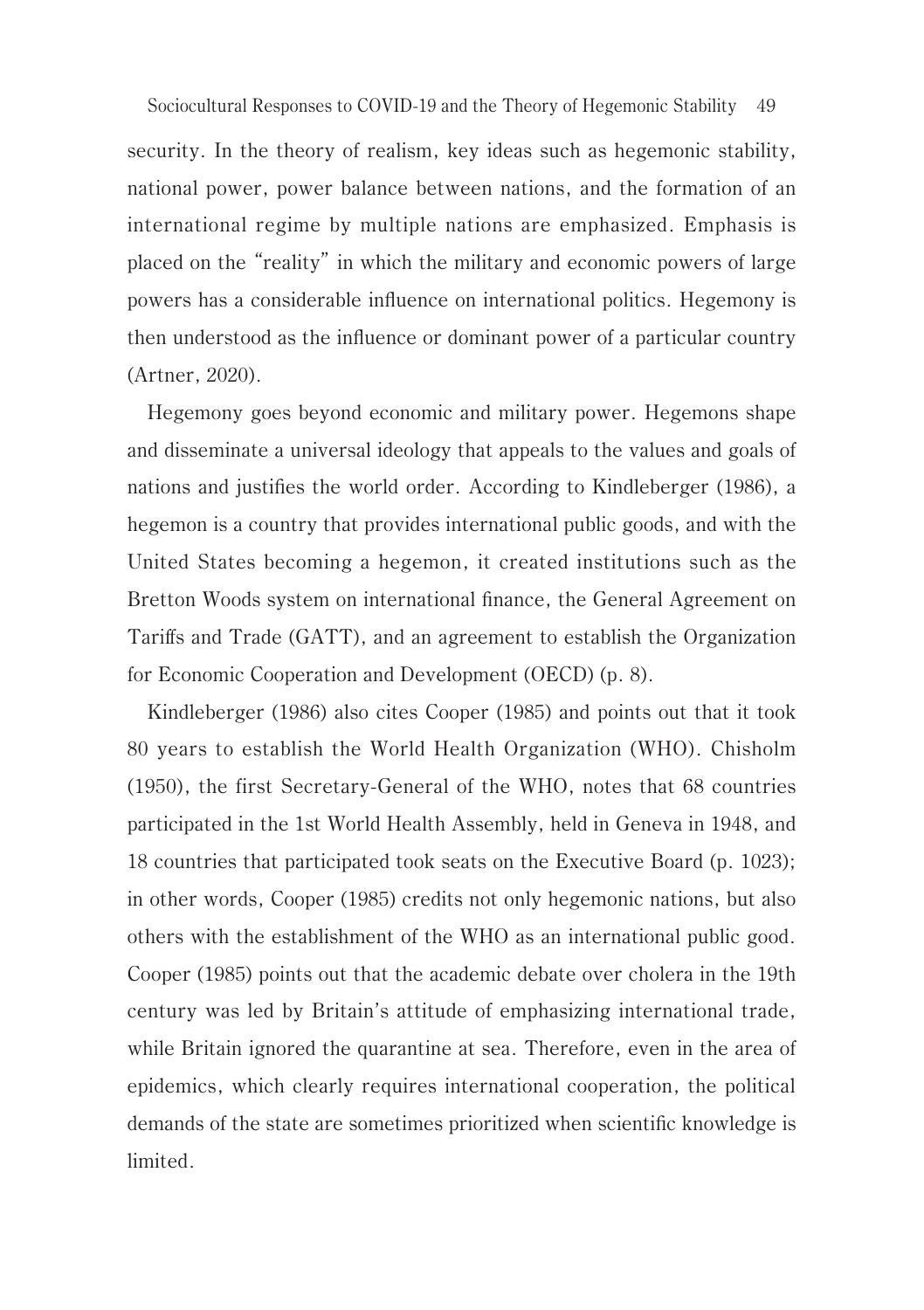Kindleberger (1986) compares the establishment of British-centered hegemony, or the world economic structure called Pax Britannica with the establishment of American-centered hegemony called Pax Americana. It is believed that the US as the hegemonic nation has had a positive impact for the establishment of the WHO, which is considered an international public good. Kindleberger (1986) thus credits hegemonic stability for the establishment of the WHO.

#### **2.4 Doubts regarding the hegemonic stability theory**

The theory of hegemonic stability in realism is an extremely rough scheme to provide a bird's-eye view of the world economy (Liu & Hung, 2011). Realism argues for this to occur under the influence of one central country with strong economic and military power. Chase-Dunn et al. (2000) argue that hegemony is thus not only a "matter of economic and/or military power, but a hegemon must also formulate and propagate a universalistic ideology in which world order is legitimated by appeals to general values and goals." (p. 81) Thus, a universal ideology that justifies the world order has been formed and international organizations have been established. This is in stark contrast with the liberal view of international organizations with the intent of international cooperation.

In this sense, Kindleberger's (1986, 1996) proposal for hegemonic stability theory provides an interdisciplinary defense of American hegemony, gaining support from the economic power of the United States. Kindleberger (1996) revealed that the economic center shifted from Italy to Portugal to Spain to the Netherlands to the United Kingdom to Germany to the United States and then to Japan. However, Kindleberger's theory has some limitations. First, neither the Chinese empires, the steppe empires, nor the 600-year rule of the Ottoman Empire are recorded among the great

50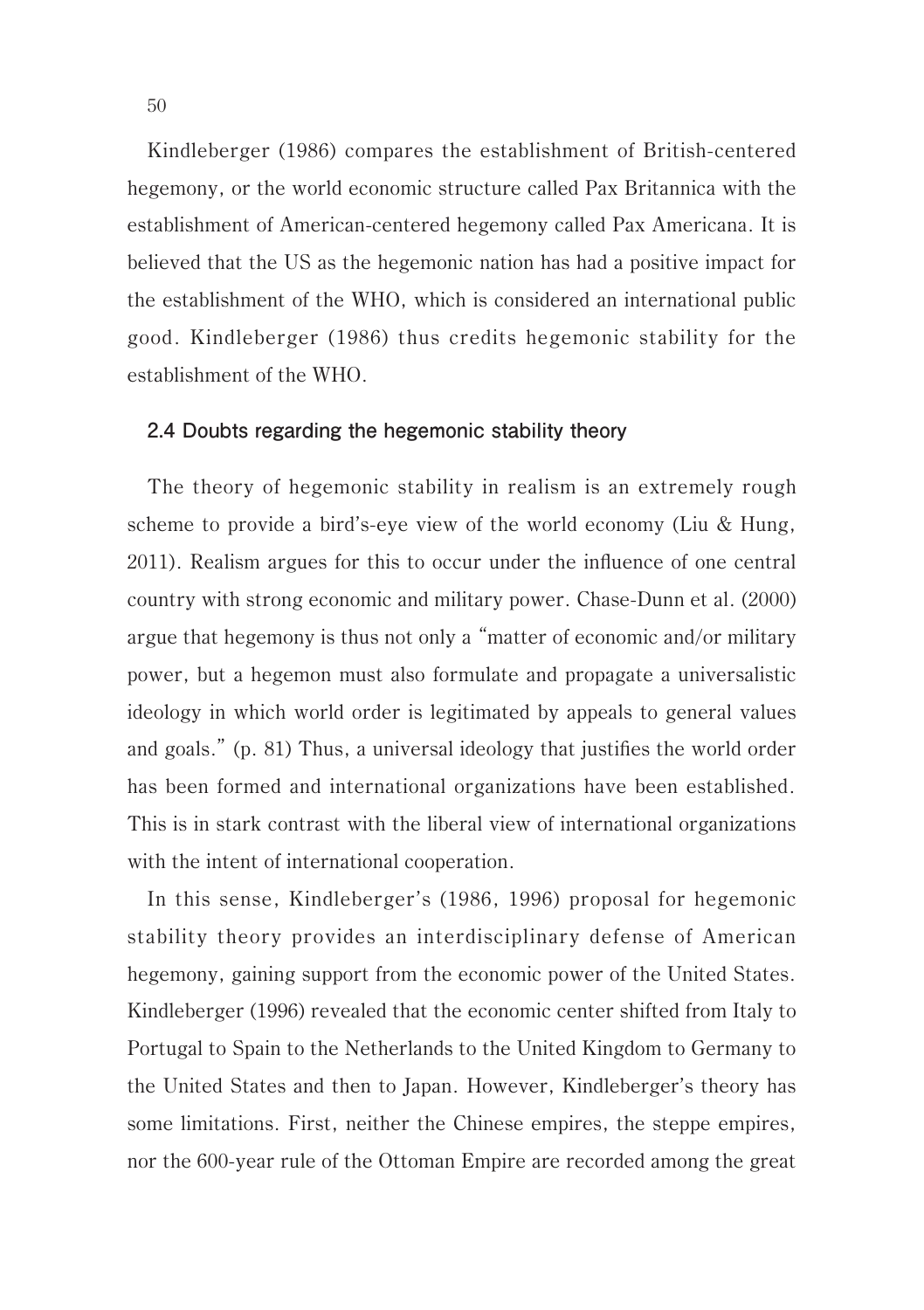powers that Kindleberger extracts. Kindleberger (1974) sketched and compared the development of the international financial centers in London and Birmingham in the United Kingdom; Paris and Lyon in France; Berlin, Hamburg, and Frankfurt in Germany; Turin, Florence, Rome, and Milan in Italy; Zurich, Basel, and Geneva in Switzerland; Toronto and Montreal in Canada; and New York in the United States. However, Kindleberger (1974) does not compare cities that could be called financial centers in Asia, such as Mumbai in India, Shanghai in China, Hong Kong, Singapore, and Tokyo in Japan. It seems that Western European countries are selected to some extent a priori.

A second issue is the "grounds of stability." According to Kindleberger (1986), when one country achieves hegemony, the system stabilizes, and when multiple countries are involved in the hegemony, it becomes unstable; however, it is unclear whether there really was a historical era in which this centralist proposition was established. There is also the issue of how to define "stability" in the hegemonic stability theory (Kawamura, 2021). Whether it is Pax Britannica or Pax Americana, it will be necessary to historically examine the meaning of "stability" and "peace."

Third, the question remains regarding the countries on which the British and American hegemonies were exercised at the time when these hegemonies are said to have existed (Boothman, 2008; Yolun & Kopar, 2015). Furthermore, there is no clear answer for whether any country deviated from the hegemony of the United States. More specifically, the question remains regarding whether a hegemony was established against countries that were in a state of war with the United States, such as Vietnam and Iran.

Fourth, there is the question of how the international system changed with a change in the hegemon, such as from the League of Nations under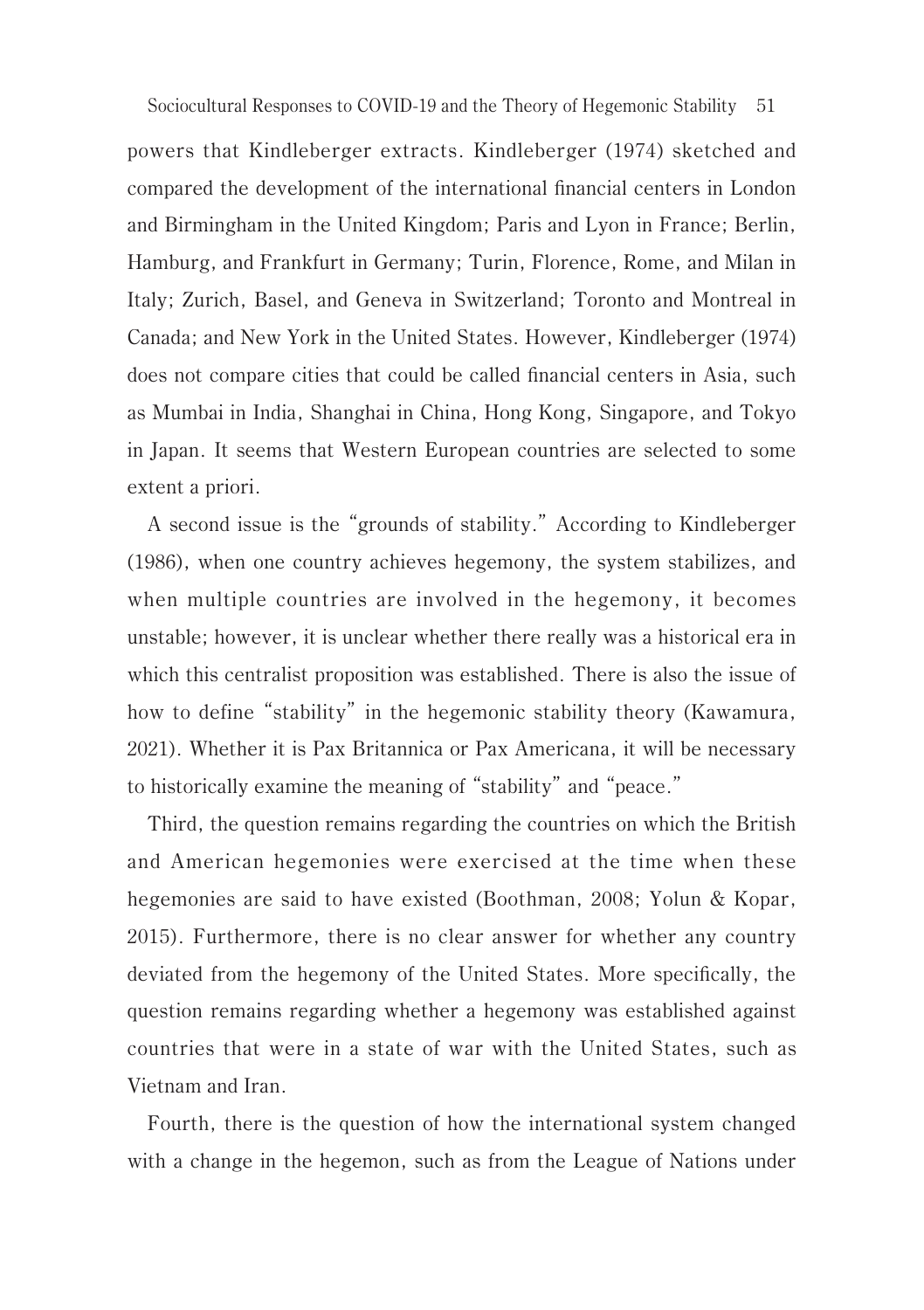British hegemony to the United Nations under American hegemony; certainly, organizations such as the United Nations, WHO, and WTO cannot really be said to be linked solely to American hegemony. Countries that have benefited from the institutional settings of WTO or WHO are regarded as participants with commensalism.

#### **2.5 Three questions regarding liberalism**

Regarding liberalism, three main questions persist. The first is the range of countries responsible for liberalism. If an international regime is formed by multiple countries and international organizations, how can the scope be determined? Can developing countries that cannot substantially fund international organizations become part of an international regime? As some countries are members of the European Union and benefit from its enhancement to their international influence, and some countries are not, irrespective of their own importance, it may not be possible for poorer or more isolated countries to build an international regime.

The second is the correspondence between domestic political systems and international liberalism. Is it possible to maintain international cooperation against the tension of domestic populism, especially in a democracy, where putting national interests first and embracing protectionism and immigration restrictions win votes?

Third, just as hegemonic nations decline, so does the international regime, and the liberal way of thinking embodied in that regime and the emphasis on international cooperation fluctuates with the emergence of illiberalism or authoritarianism. It is also possible to formulate economic policies based on the guidelines.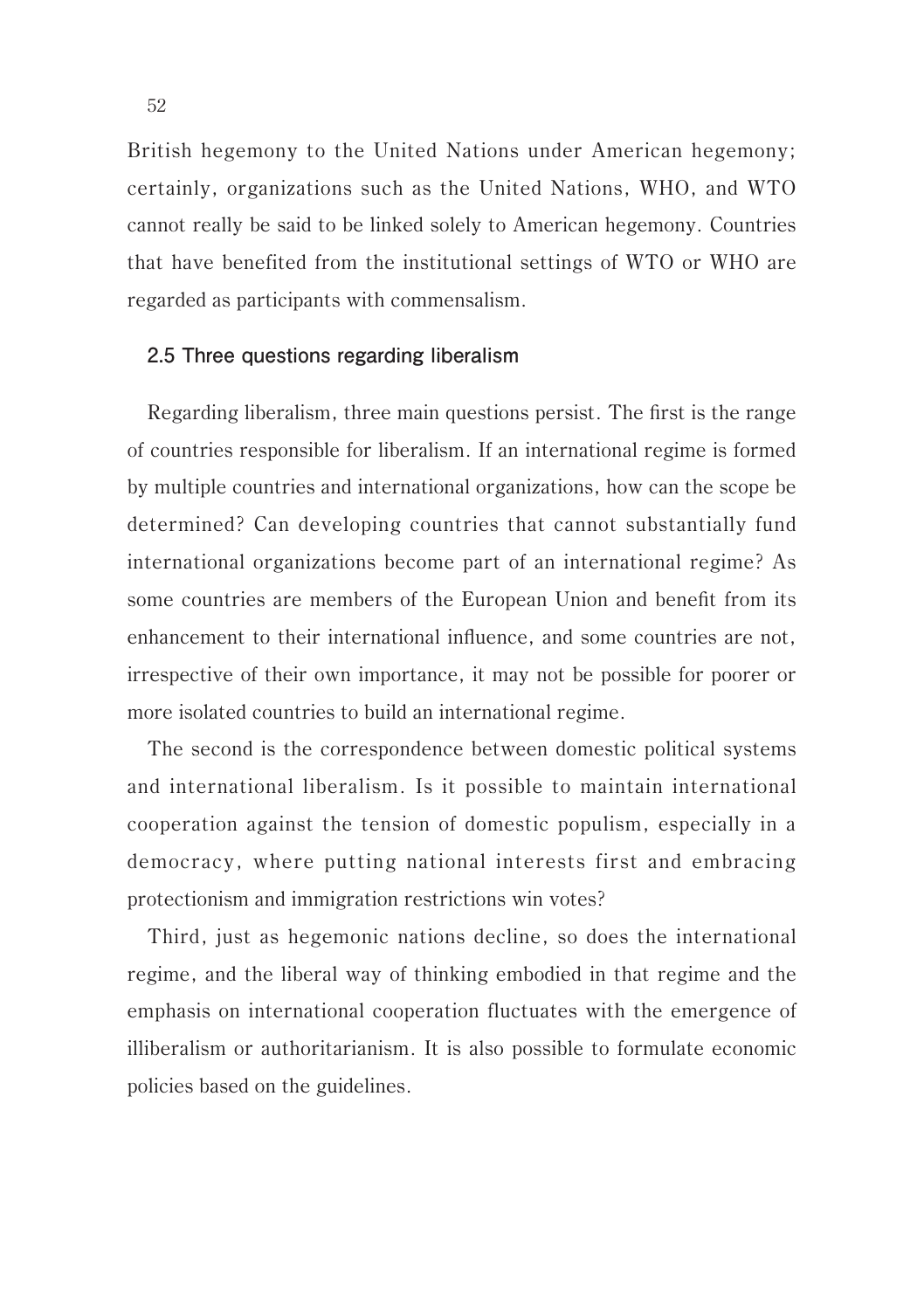#### **2.6 Timing of deglobalization and hegemony change**

From the view of realism, Witt (2019) argues that globalization deepens as hegemonic stability progresses, and that the phenomenon of deglobalization occurs when hegemony sways. The problem here is the matter of timing, when deglobalization is accompanied by a change in hegemonic power. Kindleberger (1974, 1996) argues that a change in hegemony is explained by the endogenous factor of the rise and fall of economic power. By contrast, Norrlöf (2020) points out that the US Trump administration of 2017–2021 may lose its hegemonic status due to its improper response to COVID-19. Cooley and Nexon (2020) state that US hegemony is declining as China becomes more involved in the WHO with the spread of the coronavirus infection.

The new coronavirus infection has induced an exogenous economic crisis. According to newspaper reports, the travel industry faces recession due to immigration restrictions, decrease in customers in the food service industry, breaking-up of the international supply chain, suspension of factory operations by automobile manufacturers, disruption of education, and postponement of sporting events, including the Tokyo Olympics scheduled for 2020. All of these have had repercussions on employment and stock markets. Activities were also restricted at educational institutions from nursery and elementary schools to universities and graduate schools, and classes were taught through remote systems. These phenomena have had a negative impact on human activity beyond the effects of the pandemic crisis on human life. Responding to the ongoing pandemic poses a new challenge for international management and international supply chains.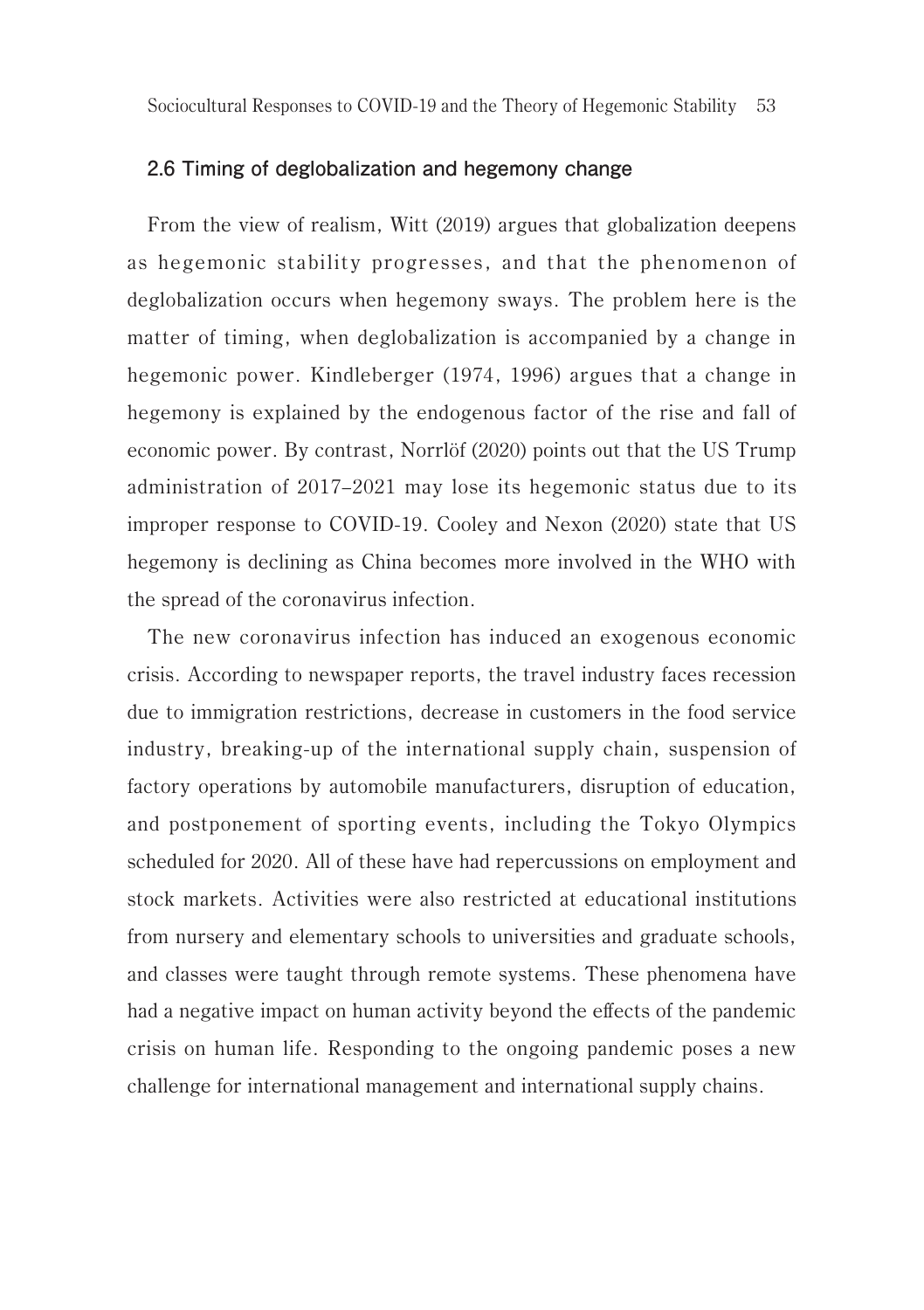# **3. COVID-19 and sociocultural proximity**

#### **3.1 Data**

Table 1 summarizes the number of people infected by COVID-19 and the number of deaths as of July 1, 2020, by country. Table 2 shows the same data as of December 28, 2020. In addition to Tables 1 and 2, we added data on the population of each country in Table 3. The infection rate can be calculated from these tables by dividing these data by the population.

The mortality rate can be calculated by dividing the increase in the number of deaths by the number of infected people. Figure 1 shows the descriptive analysis by simple regression. Here, y is the increase in the number of deaths from July to December 2020. x is the increase in the number of infected people from July to December 2020. The relationship between the two variables is quite stable, showing a high correlation coefficient of 0.8605.

 $y= 0.0133x + 6124.4$ ,  $R^2= 0.8605$ ,

A beta coefficient of 0.0133 or 1.33% means 13 patients died among 1,000 infected people. We see that the United States and India are located lower than the regression line, while Brazil and Mexico are located above it. This means that Brazil and Mexico recorded higher mortality rates than the average.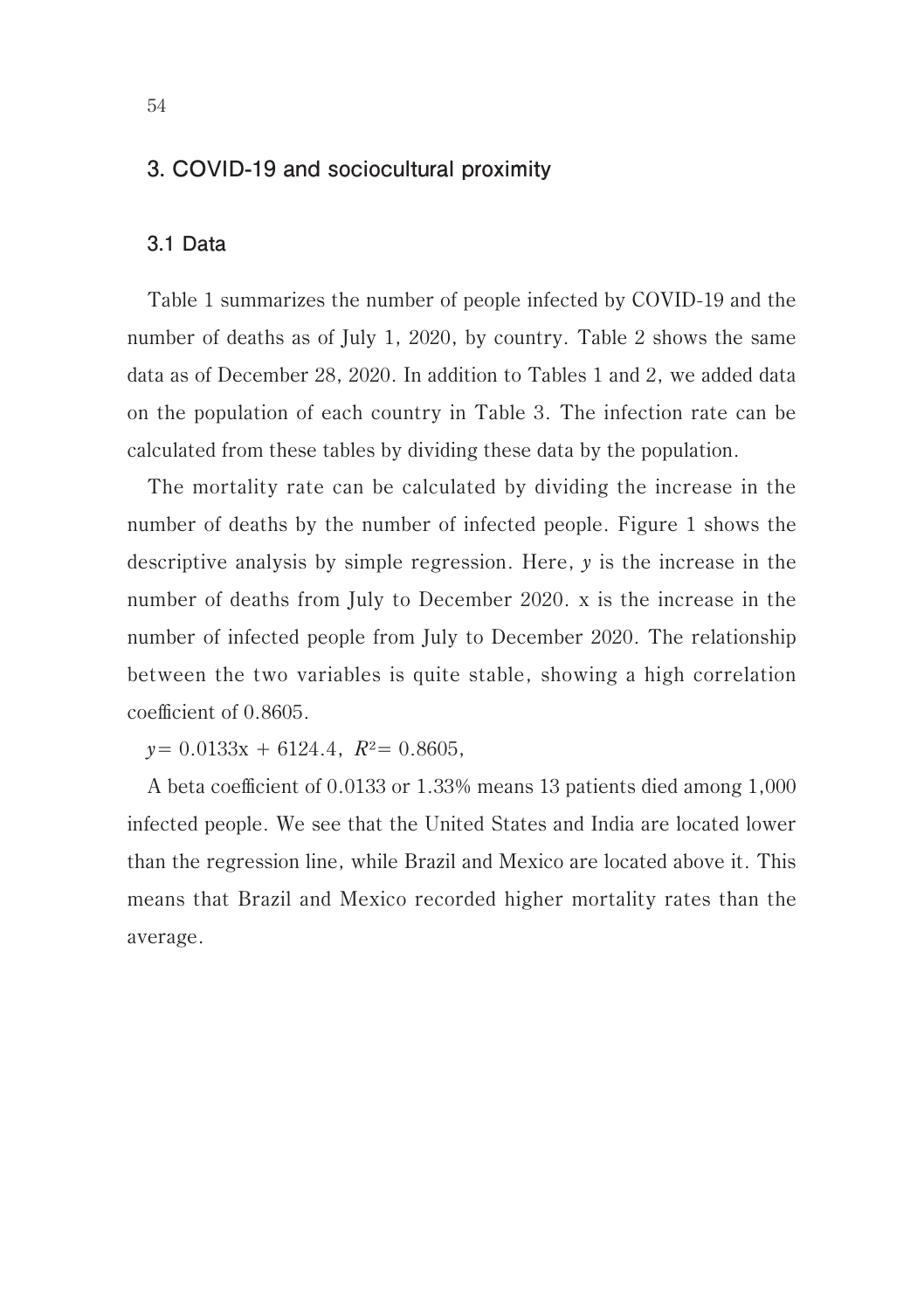| country       | infected  | dead    | Country        | infected   | dead           |
|---------------|-----------|---------|----------------|------------|----------------|
| <b>USA</b>    | 2,634,432 | 127,410 | Egypt          | 68,311     | 2,953          |
| <b>Brazil</b> | 1.402.041 | 59,594  | Argentina      | 64,530     | 1,307          |
| Russia        | 646,929   | 9,306   | <b>Belarus</b> | 62,118     | 392            |
| India         | 566,840   | 16,893  | Belgium        | 61,427     | 9,747          |
| England       | 314,160   | 43,815  | Ecuador        | 56,432     | 4,527          |
| Peru          | 285,213   | 9.677   | Indonesia      | 56,385     | 2,876          |
| Chile         | 279,393   | 5,688   | Netherlands    | 50,483     | 6,132          |
| Spain         | 249,271   | 28,355  | Singapore      | 43,907     | 26             |
| Italy         | 240.578   | 34,767  | Portugal       | 42,141     | 1,568          |
| Iran          | 227,662   | 10,817  | Philippines    | 37,514     | 1,266          |
| Mexico        | 226,089   | 27,769  | Switzerland    | 31,714     | 1,962          |
| Pakistan      | 209,337   | 4,304   | Israel         | 24,688     | 320            |
| France        | 202,063   | 29,848  | Japan          | 18,763     | 974            |
| Turkey        | 199,613   | 5,131   | Austria        | 17,766     | 705            |
| Germany       | 195,418   | 8,990   | South Korea    | 12,800     | 282            |
| Saudi Arabia  | 190,823   | 1,649   | Malaysia       | 8,639      | 121            |
| South Africa  | 151,209   | 2,657   | Australia      | 7,834      | 104            |
| Bangladesh    | 145,483   | 1,847   | Thailand       | 3,171      | 58             |
| Canada        | 105,830   | 8,628   | Hong Kong      | 1,203      | $\overline{7}$ |
| Qatar         | 96,088    | 113     | Taiwan         | 447        | 7              |
| Colombia      | 95,269    | 3,376   | Vietnam        | 355        | $\theta$       |
| China         | 84,785    | 4,641   |                |            |                |
| Sweden        | 68,451    | 5,333   | World Total    | 10,450,628 | 510,632        |

**Table 1. Number of people infected by and dead because of COVID-19 as of July 1, 2020, by country**

Sources: The data for each country are based on published data from the Nihon Keizai Shimbun and Yomiuri Shimbun newspapers. If the numbers of infected and dead in the countries listed in the two newspaper articles did not match, the former numbers were posted. Data published in the Nihon Keizai Shimbun are "as of 4:00 pm on July 1, 2020," and the data published in the Yomiuri Shimbun are "as of midnight on July 1, Japan time." In both papers, original data are retrieved from Johns Hopkins University.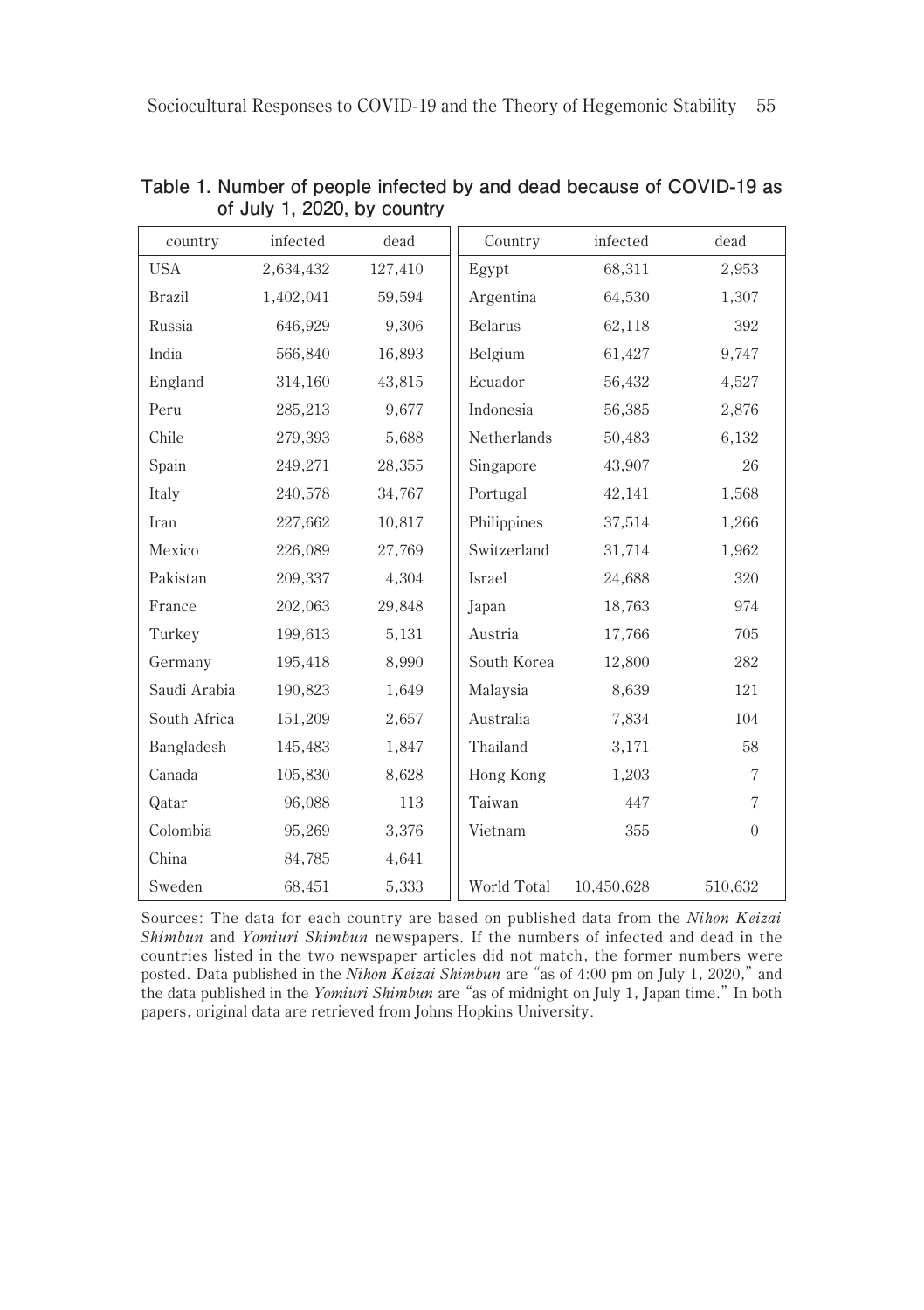| country      | infected   | dead    | Country     | infected   | dead      |
|--------------|------------|---------|-------------|------------|-----------|
| <b>USA</b>   | 19,308,467 | 334,963 | Egypt       | 133,900    | 7,466     |
| Brazil       | 7,504,833  | 191,570 | Argentina   | 1,590,513  | 42,868    |
| Russia       | 3,073,923  | 55,107  | Belarus     | 188,588    | 1394      |
| India        | 10,224,303 | 148,153 | Belgium     | 639,734    | 19,234    |
| England      | 2,336,704  | 71,217  | Ecuador     | 209,758    | 13,994    |
| Peru         | 1,007,657  | 37.474  | Indonesia   | 719,219    | 21,703    |
| Chile        | 602,028    | 16,443  | Netherlands | 781,467    | 11,135    |
| Spain        | 1,854,951  | 49,824  | Singapore   | 58,529     | 29        |
| Italy        | 2,047,896  | 71,925  | Portugal    | 396,666    | 6,677     |
| Iran         | 1,200,485  | 54,693  | Philippines | 470,650    | 9,162     |
| Mexico       | 1,389,430  | 122,855 | Switzerland | 428,197    | 7,362     |
| Pakistan     | 475,085    | 9,992   | Israel      | 408,990    | 3,257     |
| France       | 2,619,616  | 63,235  | Japan       | 225,195    | 3,177     |
| Turkey       | 2,162,775  | 20,135  | Austria     | 353,484    | 5,931     |
| Germany      | 1,674,559  | 31,145  | South Korea | 58,725     | 859       |
| Saudi Arabia | 362,339    | 6,196   | Malaysia    | 106,690    | 455       |
| South Africa | 1,011,871  | 27,071  | Australia   | 28,350     | 909       |
| Bangladesh   | 510,080    | 7,479   | Thailand    | 6,440      | 61        |
| Canada       | 560,618    | 15,169  | Hong Kong   | 8,671      | 141       |
| Qatar        | 143,222    | 244     | Taiwan      | 798        | 7         |
| Colombia     | 1,594,497  | 42,171  | Vietnam     | 1451       | 35        |
| China        | 86,955     | 4,634   |             |            |           |
| Sweden       | 396,048    | 8,279   | World Total | 19,310,597 | 1,775,984 |

**Table 2. Number of people infected by and dead because of COVID-19 as of December 28, 2020, by country**

Source : The data are retrieved from Johns Hopkins University, https://coronavirus.jhu.edu/ map.html, as of 17:22 pm, December 28, 2020.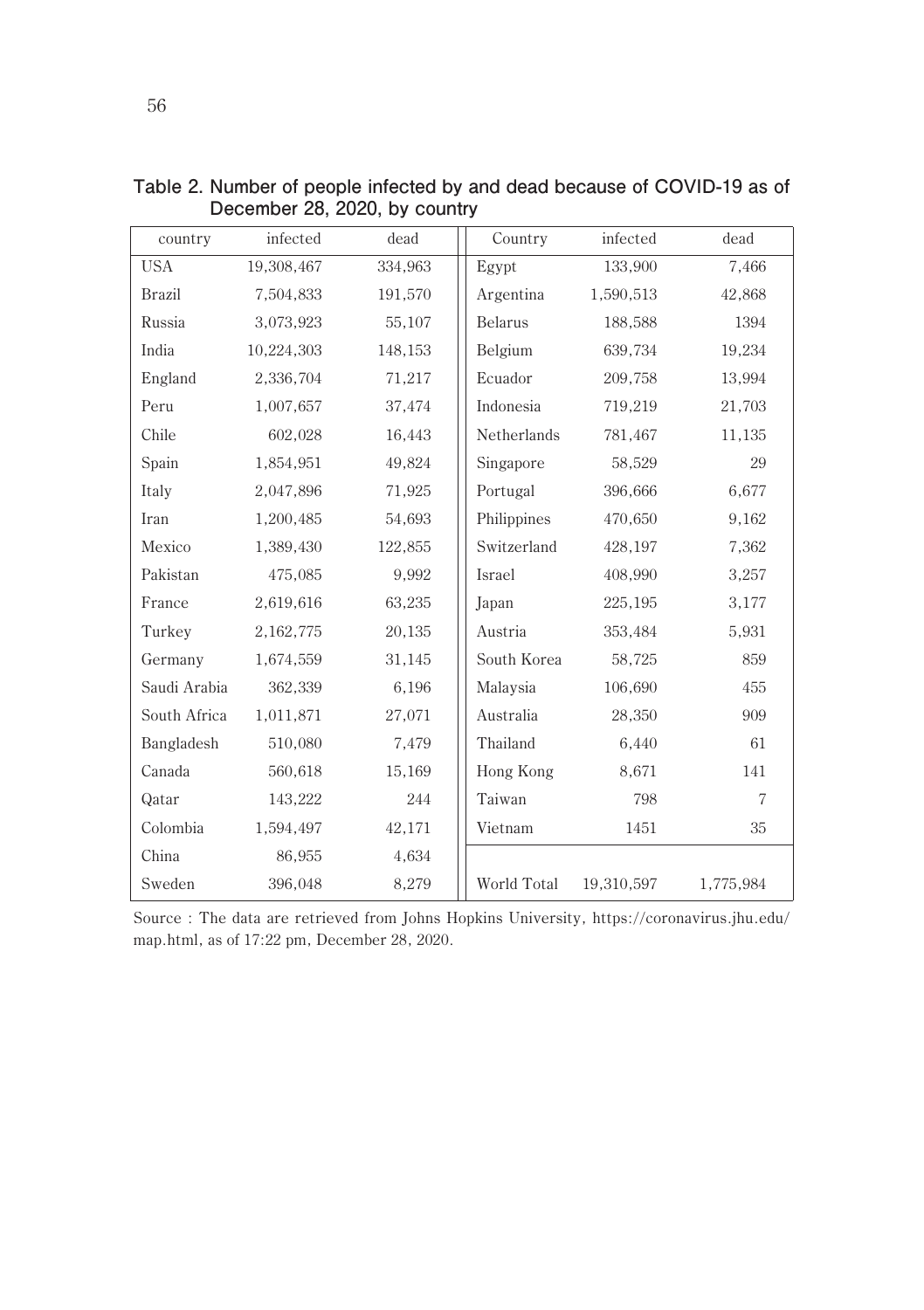| country       | population | country        | population |
|---------------|------------|----------------|------------|
| <b>USA</b>    | 328,240    | Egypt          | 100,388    |
| <b>Brazil</b> | 211,050    | Argentina      | 44,939     |
| Russia        | 144,374    | <b>Belarus</b> | 9,467      |
| India         | 1,366,418  | Belgium        | 11,484     |
| England       | 66,834     | Ecuador        | 17,374     |
| Peru          | 32,510     | Indonesia      | 270,626    |
| Chile         | 18,952     | Netherlands    | 17,333     |
| Spain         | 47,077     | Singapore      | 5,704      |
| Italy         | 60,297     | Portugal       | 10,269     |
| Iran          | 82,914     | Philippines    | 108,117    |
| Mexico        | 127,576    | Switzerland    | 8,575      |
| Pakistan      | 216,565    | Israel         | 9,053      |
| France        | 67,060     | Japan          | 126,265    |
| Turkey        | 83,430     | Austria        | 8,877      |
| Germany       | 83,133     | South Korea    | 51,709     |
| Saudi Arabia  | 34,269     | Malaysia       | 31,950     |
| South Africa  | 58,558     | Australia      | 25,364     |
| Bangladesh    | 163,046    | Thailand       | 69,626     |
| Canada        | 37,589     | Hong Kong      | 7,507      |
| Qatar         | 2,832      | Taiwan         | 23,816.78  |
| Colombia      | 50,339     | Vietnam        | 96,462.11  |
| China         | 1,397,715  |                |            |
| Sweden        | 10,285     | World Total    | 7,673,534  |

**Table 3. Population by country as of 2019 (in thousands)**

Source : https://data.worldbank.org/indicator/SP.POP.TOTL. This site shows population data on the United Nations Population Division, Real-World Population Prospects 2019 Revision, which is based on World Bank Data. The population of Taiwan is obtained from https://www.worldometers.info/worldpopulation/taiwan-population/.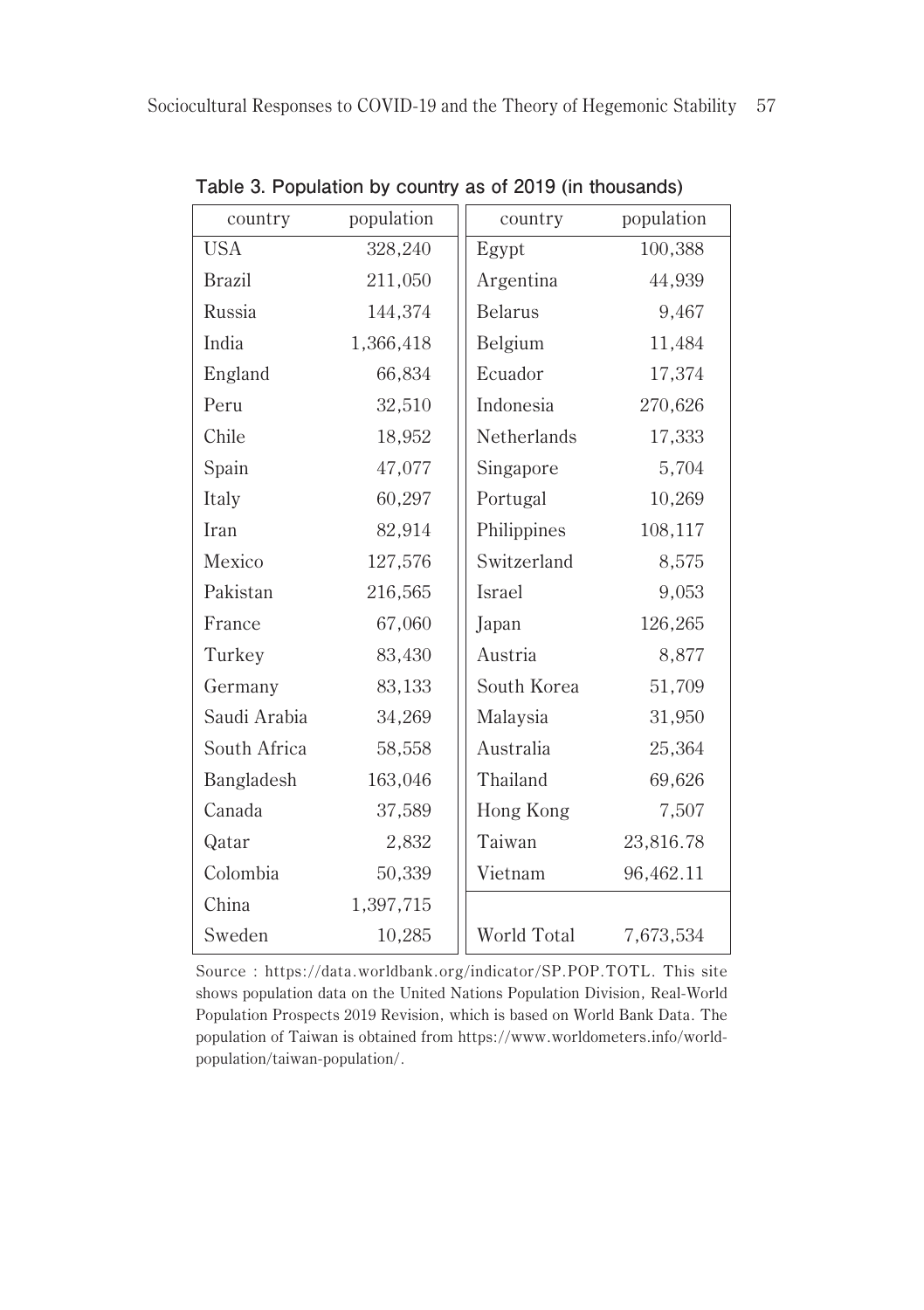

**Figure 1. Number of infected people and number of deaths**

# **3.2 Factor decomposition of mortality**

In pursuit of a better understanding of the exogenous economic crisis in the case of COVID-19 infections, our analysis can begin with the following identity equation:

$$
\frac{Number\ of\ Deaths(t)}{Population(t)} \equiv \frac{Number\ of\ Deaths(t)}{Number\ of\ Infected\ People(t)} \times \frac{Number\ of\ Infected\ People(t)}{Population(t)}.
$$

Given that

$$
Y_t \equiv \frac{Number\ of\ Deaths(t)}{Population(t)}\ \text{and,}\ Y_{t-1} \equiv \frac{Number\ of\ Deaths(t-1)}{Population(t-1)}\ ,
$$

we can define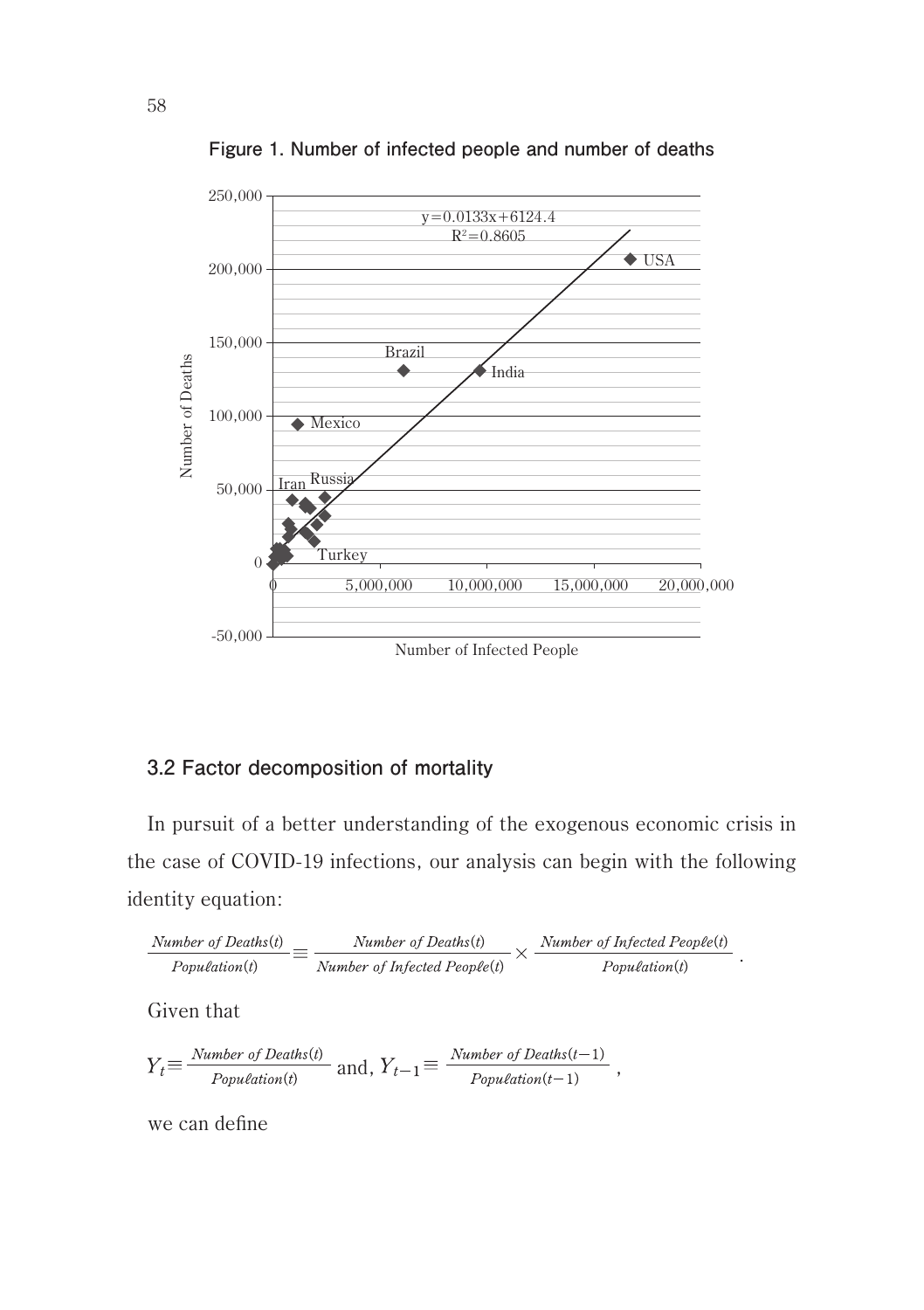$$
\Delta Y_t \equiv Y_t - Y_{t-1} = \frac{Number\ of\ Deaths(t)}{Population(t)} - \frac{Number\ of\ Deaths(t-1)}{Population(t-1)}
$$

$$
= \frac{Number\ of\ Deaths(t) - Number\ of\ Deaths(t-1)}{Population(t=t-1)}
$$

$$
= \frac{\Delta D_t}{Population(t=t-1)}
$$

$$
= \frac{\Delta I_t}{Population(t=t-1)} \times \frac{\Delta D_t}{\Delta I_t}
$$

$$
= infection\ rate \times mortality \tag{1}
$$

where we assume that the population of each country at time  $t-1$  is equal to that at time  $t$  for the sake of simplification. We denote

$$
\Delta I_t = I_t - I_{t-1} = Number\ of\ infected\ people(t) - Number\ of\ Infected\ people(t-1),
$$
  

$$
\Delta D_t = D_t - D_{t-1} = Number\ of\ Deaths(t) - Number\ of\ Deaths(t-1).
$$

By subtracting the number of people listed in the data for July 1, 2020 (Table 1), from those for December 28, 2020 (Table 2), the difference between the two time points can be obtained.

Equation (1) consists of two components. Infection rates are affected by human-to-human contact, which in turn is affected by lockdowns, which is affected by the political orientation to freedom and government fiat; infection rates are also affected by the availability of medical facilities, such as PCR test facilities, in the country, which in turn reflects the political direction and wealth. The infection rate is measured on the horizontal axis in Figure 2. Mortality is affected by the level of medical treatment for those with confirmed infections, but not, seemingly, by political orientation. It is measured on the vertical axis. Figure 2 shows four quadrants depending on levels of infection and mortality.

Figure 2 indicates how countries around the world responded differently to the spread of COVID-19, even though the virus was identical and vaccination was still in its very early stage. From the standpoint of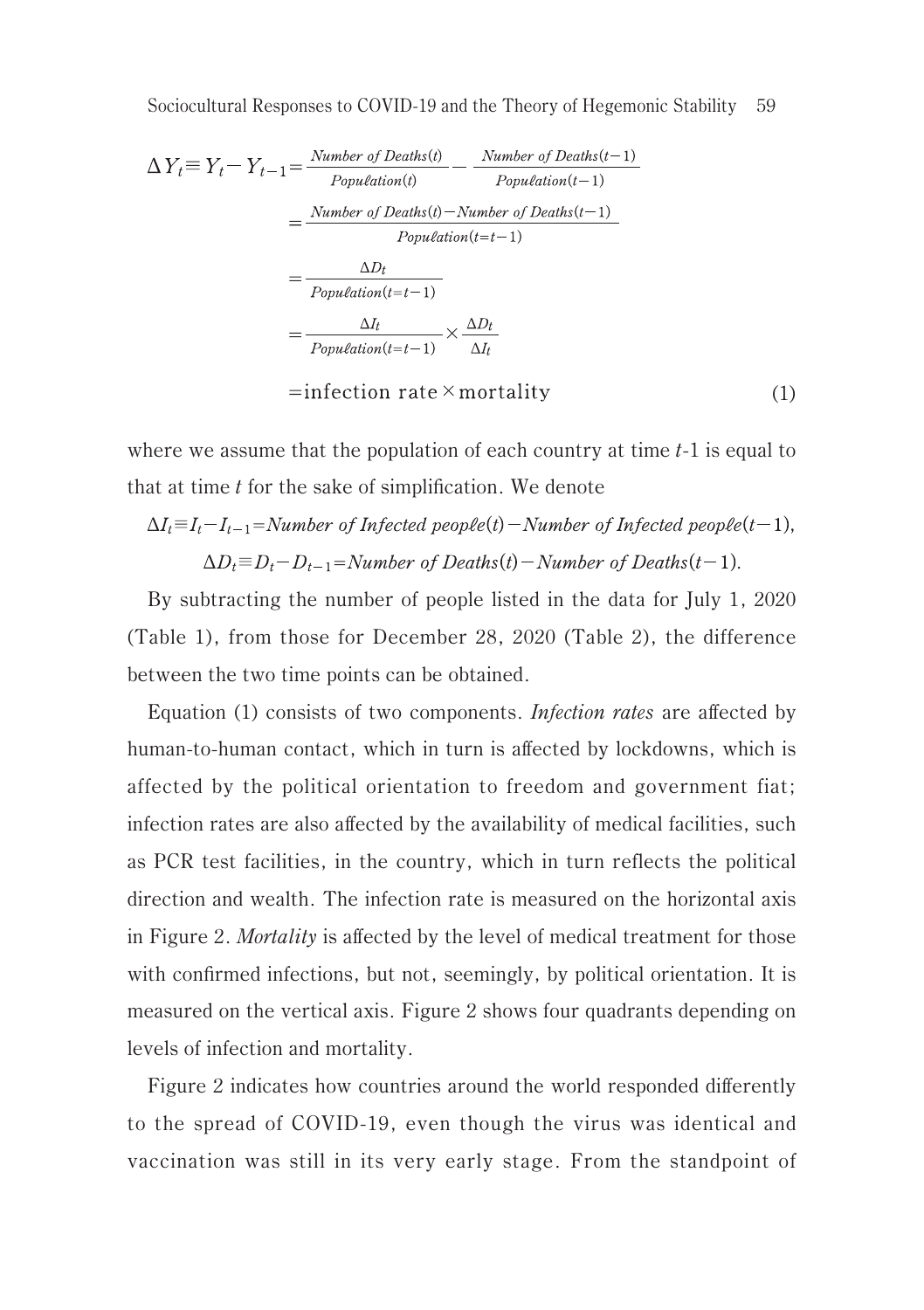| Low infection rate                              | High infection rate                                 |  |  |
|-------------------------------------------------|-----------------------------------------------------|--|--|
| $=$ Government regulation on                    | $=$ Economic policy-driven                          |  |  |
| isolation                                       | orientation                                         |  |  |
| High mortality rate                             | High mortality rate                                 |  |  |
| $=\bar{P}$ aucity of medical resources          | $=\bar{P}$ aucity of medical resources              |  |  |
| $\leq$ Isolation with austerity $>$             | $\leq$ Infection explosion $>$                      |  |  |
| Low infection rate                              | High infection rate                                 |  |  |
| $=$ Government regulation on                    | $=$ Economic policy-driven                          |  |  |
| isolation                                       | orientation                                         |  |  |
| Low mortality rate                              | Low mortality rate                                  |  |  |
| $=$ Advanced medical treatment                  | $=$ Advanced medical treatment                      |  |  |
| <control and="" medical="" remedy=""></control> | <freedom and="" emergency="" medicine=""></freedom> |  |  |

**Figure 2. Four quadrants of mortality and infection rates**

Infection Rate

economic growth, some cities locked down, while some did not, choosing to continue economic activities. These latter cities would have experienced a longer and wider spread of the infection. If many people insist on a lockdown during the pandemic, the number of infected people and deaths will be relatively small, but economic activity will stop and there will be greater distortion of income distribution. Each country's government faced this type of dilemma and had to choose moral precepts on which to base its health policy.

#### **3.3 Mapping the two factors**

Figure 3 illustrates the number of infected people per capita and the ratio of deaths to the number of infected people in each country. We added a line to indicate an average of 0.0133 on the Y-axis and a marker of X at 0.005, so that we can have four quadrants. Since the results of the mapping are counterintuitive, let us explain the case of the United States, where 19,308,467 people were or had been infected as of December 28, 2020

Mortality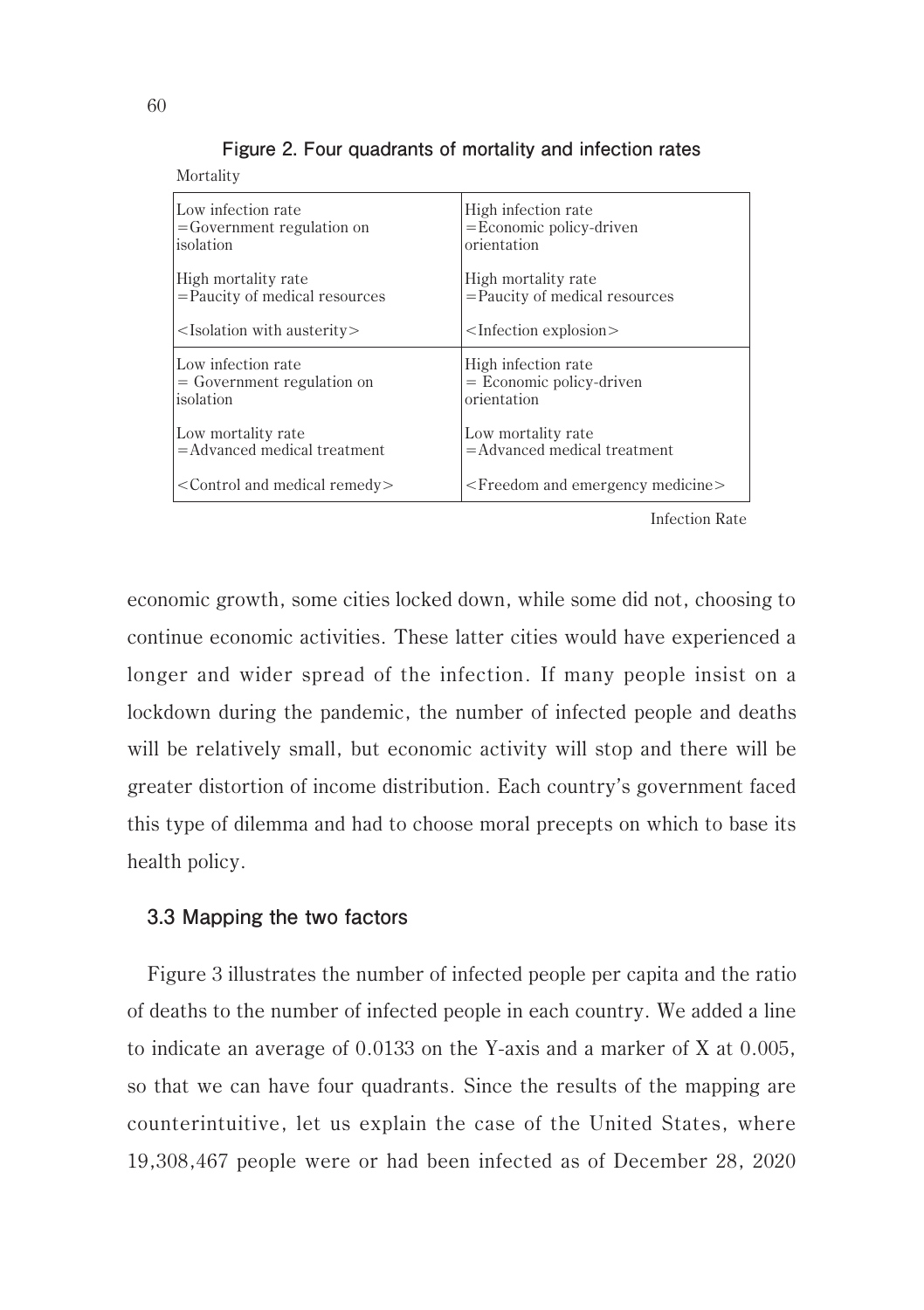(Table 2); at t-1 or July 1, 2020, this number was 2,634,432 (Table 1). Thus, we obtain  $\Delta I_t = 19,308,467-2,634,432=16,674,035$  people who were infected between July and December 2020. The total population in the United States is 328,240,000 people (Table 3), and we assume this level is constant over the period. Dividing  $\Delta I_t$  by the total population, we obtain 0.050798 as the infection rate of COVID-19 in the United States. Mortality from COVID-19 is calculated as  $\Delta D_t$  =334,963–127,410=207,553 and  $\Delta I_t$ =16,674,035 to get  $\Delta D_t / \Delta I_t$  =0.012447.

Strikingly, the United States' profile for infection and mortality rates is similar to that of Belgium, where the total population is 11,484,000 people, which is about 3.5% of the former's total population. The infection and mortality rates could be similar for these countries. In Mexico, Egypt, Ecuador, and Iran, per capita infection rates are low, but mortality rates are high. As Mounesan et al. (2020) summarize for Iran, the low infection rate can be explained by two possible reasons. First, the policy for epidemic prevention has succeeded in reducing the infection rate in these countries. Second, positive infected persons may be overlooked due to insufficient PCR testing systems. The high mortality rate could also indicate insufficient hospitalization resources. One can see that Peru, Chile, Argentina, Colombia, and Brazil have similar profiles.

The lower right of Figure 3 shows countries with high per capita infection rates but low mortality rates, such as the United States, Belgium, Switzerland, Israel, and the Netherlands. Countries with low mortality rates and low infection rates in Figure 3 include Austria, France (Raude et al. 2020), Spain, Sweden (Orlowski & Goldsmith, 2020), Portugal, Italy, and the UK. Including the United States and Israel, the Western countries are mapped in this cluster. In these countries, it may be difficult to regulate people's behavior of engaging in contact with others, but a sufficient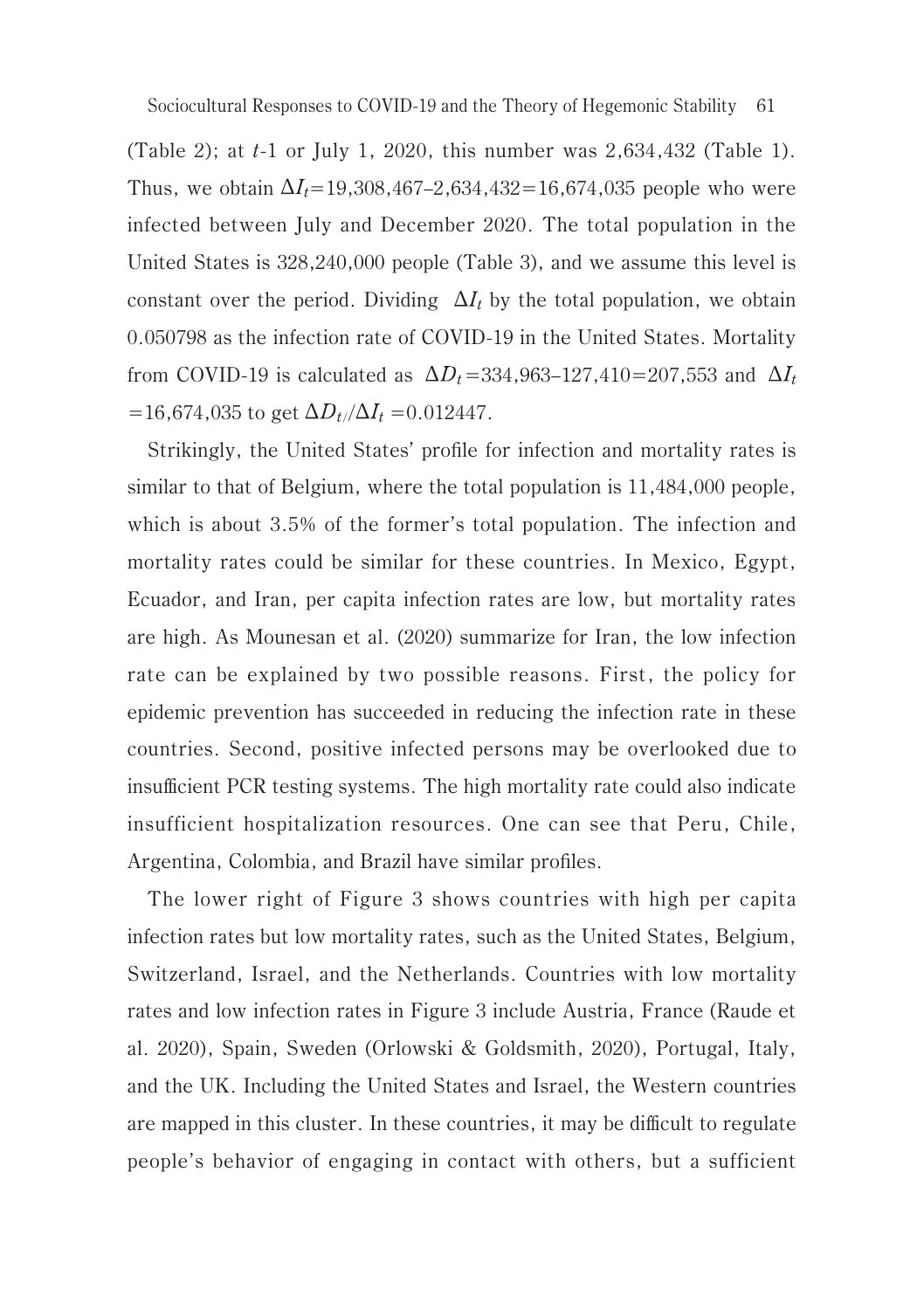#### **Figure 3. Infection rate and mortality from July to December 2020: 44 countries and regions**

#### Mortality

(Increase in infected people divided by population)



Infection Rate (Increase in death divided by increase in infected people)

number of PCR tests could be performed to check for positives. Medical resources may also be abundant, reducing mortality when compared with other newly developed and developing countries.

Several countries are located around the origin in Figure 3; thus, Figure 4 shows an enlarged part of Figure 3. These countries with low infection and mortality rates include China, Taiwan, Singapore, Thailand, and

62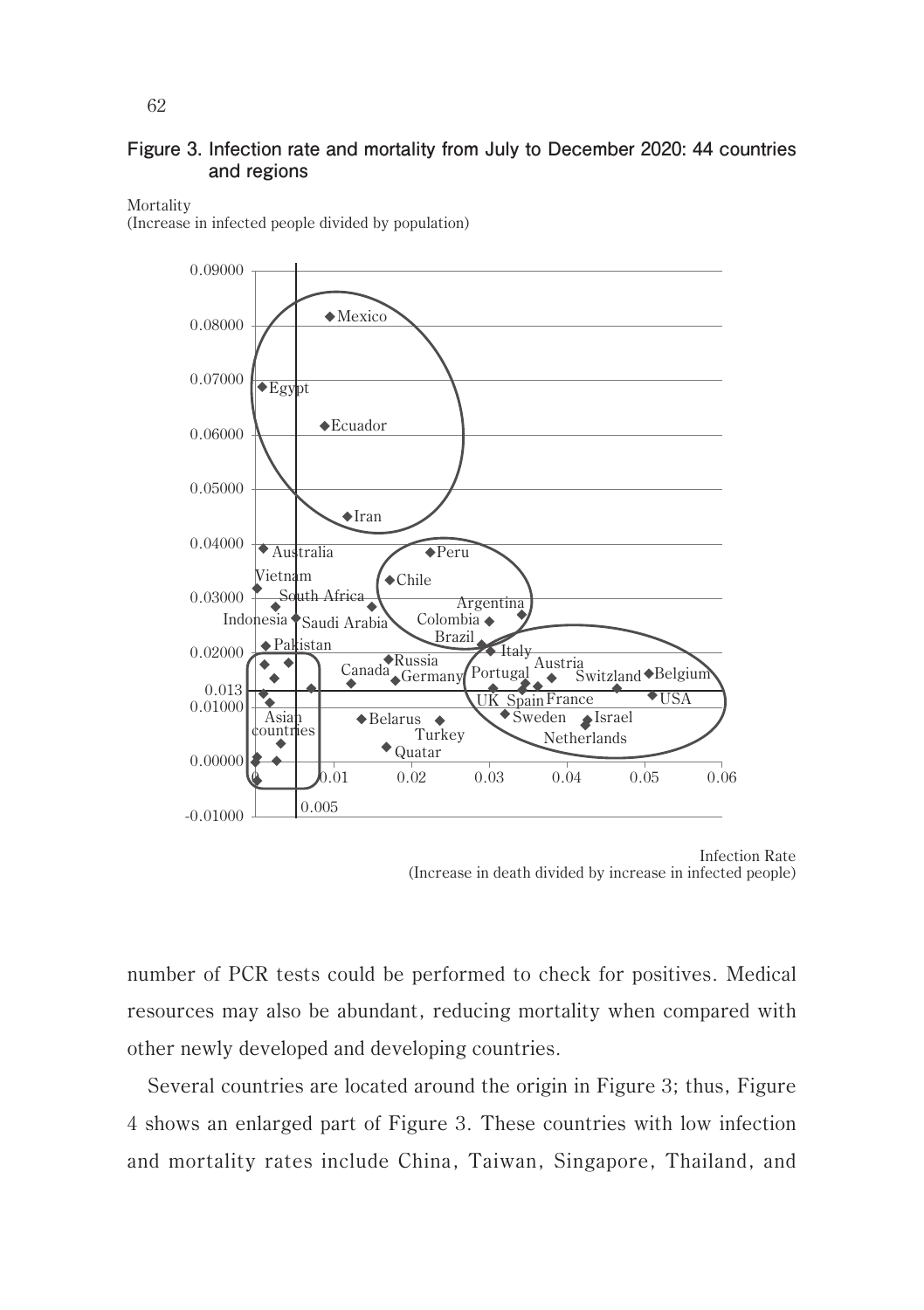



Mortality

Infection Rate

Malaysia. Hong Kong, the Philippines, Bangladesh, India, South Korea, and Japan. Recall that the average mortality rate is 0.013. Countries that have higher mortality rates are shown above the line. The average infection rate is 0.005. When we compare the ratio among the countries, we see Asian countries had lower infection rates than the countries in Latin America and Europe.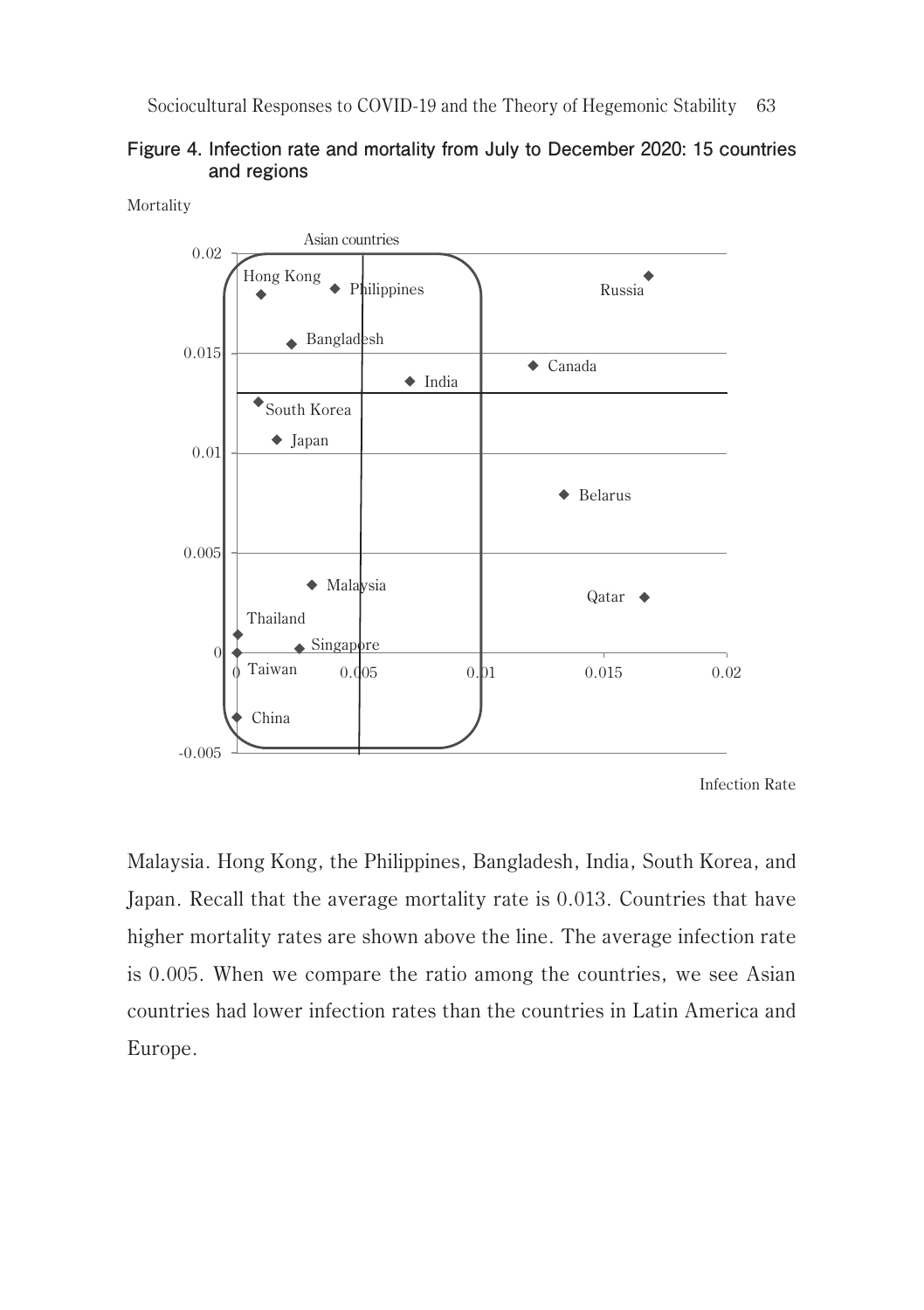# **4. Discussion and future research topics**

#### **4.1 Sociocultural proximity and chopsticks effect**

Dividing the number of people infected by the national population and the mortality reveal the sociocultural trends in COVID-19 spread. The mapping shows high mortality in several Latin American countries. In European countries, infection rates are high, but mortality rates are low. Both infection and mortality rates are lower in Asian countries. Why are there similar trends in countries with geographical proximity? The movement of people between neighboring countries may be a reason for similarities in infection rates, but it is not a sufficient explanation, because we retrieved data from July to December 2020, when travel by foreigners was already blocked by most countries.

The number of infected people per capita may represent the cultural characteristics of a country's inhabitants. One example is whether they behave in an individual or collective manner. In collectivist contexts, individual behavior is sanctioned through social groups; if one acts to spread the infection, one may be criticized socially. Although we checked the correlation coefficients between the four dimensions of Hofstede (1980, 2001) and infection and mortality in this study, we could not obtain statistically significant relationships.

Considering the commonality of sociocultural characteristics, the proximity of mapping in Figure 3 can be explained. The United States and Belgium are not geographically close but show similar levels of infection and mortality. We can call this proximity in the mapping a regime in the health care system. This regime is based on moral precepts, which are often based on the political ideology of freedom and paternalistic policy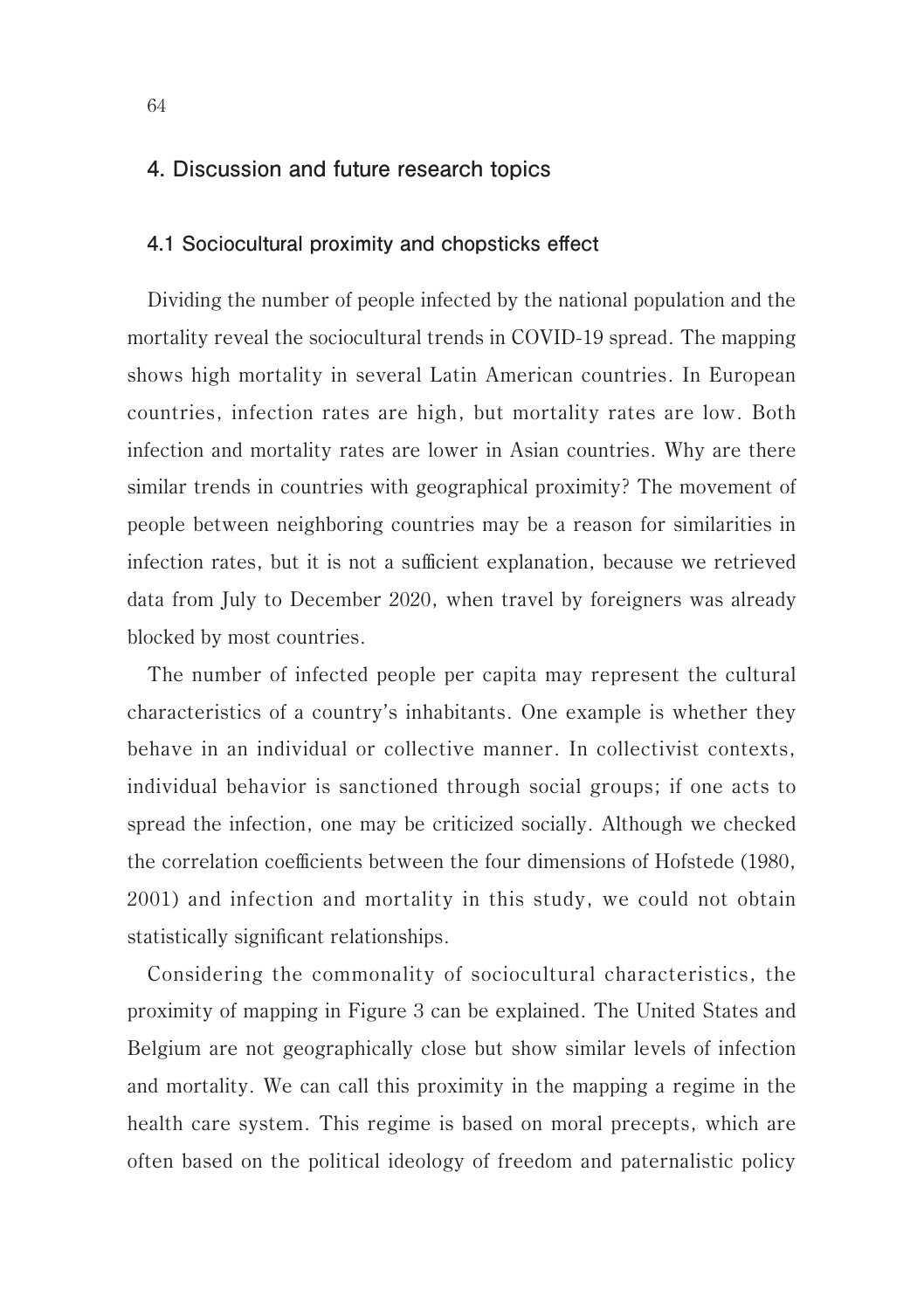65 Sociocultural Responses to COVID-19 and the Theory of Hegemonic Stabilitystandards to protect inhabitants. Their combinations of mortality and infection rate form the same clusters in the mapping. Mexico, Egypt, Ecuador, and Iran are also not geographically close, but they exhibit the same tendencies. This fact suggests that they belong to another regime in the health care system in contrast to the Asian countries. One can infer that these countries do not have a well-established healthcare system.

Why do the Asian countries show lower infection rates? One can also expect that the Asian countries depicted in Figure 4 have some cultural factors in common. This is sometimes called "factor X." For instance, people use chopsticks to eat in Asian countries, and in doing so, they do not use fingers, unlike when eating bread. This life habit may have some effects on evading infection through fingers. This type of common sense is one type of collective knowledge management as Horaguchi (2014) calls this "common knowledge." It is well known that countries such as China, Taiwan, and South Korea have implemented stringent individual location confirmation using mobile phones. Such systems may be introduced smoothly in countries where the inhabitants' obligations can be emphasized through collective behavior. These trends also imply a relationship between the government and people. Different countries have different national consensuses on the degree to which governments can limit the freedom of individual behavior for the sake of public welfare.

#### **4.2 Possibility of changing hegemony**

As mentioned above, according to Witt (2019), from the perspective of realism in the international relations theory, the phenomenon of deglobalization occurs when hegemony changes. If this hypothesis is supported, we can predict a change in hegemony. An exogenous pandemic can be a cause of fluctuation in hegemony, and consequently the occurrence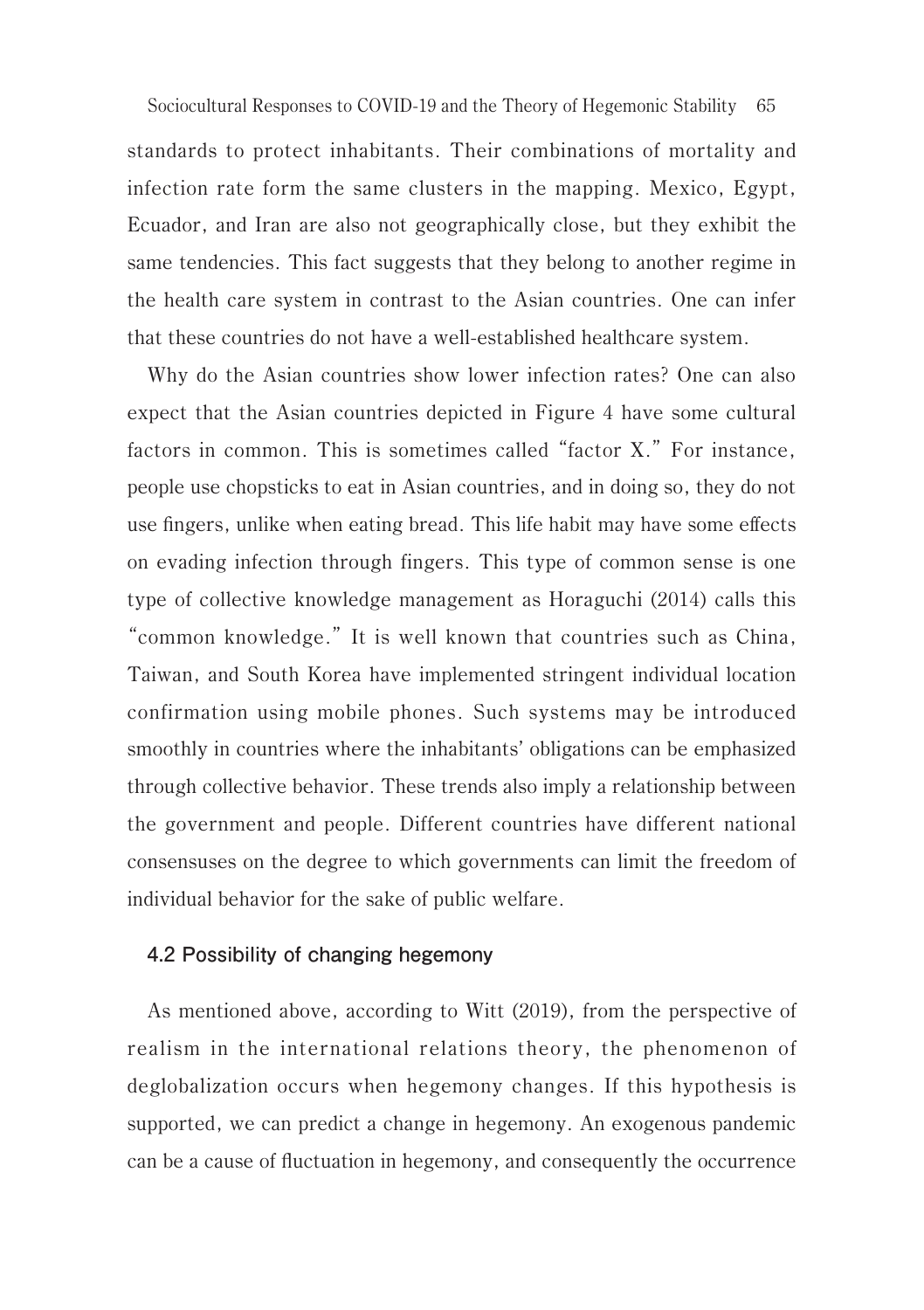of the deglobalization phenomenon can be predicted. If the older hegemon mishandles the response to COVID-19, the speed of its decline will be accelerated.

Norrlöf (2020) considers the COVID-19 vaccine as a public good and discusses how to deal with it through international cooperation. As discussed in this paper, however, this usual logic is reversed when a pandemic exogenous economic crisis occurs. Countries that fail to respond to the spread of COVID-19 can experience significant economic losses, weakened national power, and a change in supremacy. Then, as international economic activity is cut off in response to the pandemic, deglobalization is directly reflected in each field of economic activity. It is thought that a protracted economic crisis will weaken the economic power of the hegemonic nation, for instance, due to its inability to generate military spending; the same holds true for the international order in a broader sense.

Figures 3 and 4 suggest the extensive spread and economic impact of COVID-19 in Christian countries, including the United States, Brazil, Russia, and the United Kingdom. It is necessary to observe their future progress to determine whether this will damage either US hegemony or the West-led international regime. International regimes are observed here by which one can see the combination of political freedom and technological level of medical care for the COVID-19 infection.

#### **4.3 Ethical power for the weak**

Figures 3 and 4 indicate that Asian countries such as China, Japan, Taiwan, and South Korea will lead the primary economic recovery once they vaccinate their populations. Since they have contained the infection of COVID-19 without vaccination better than other advanced countries, their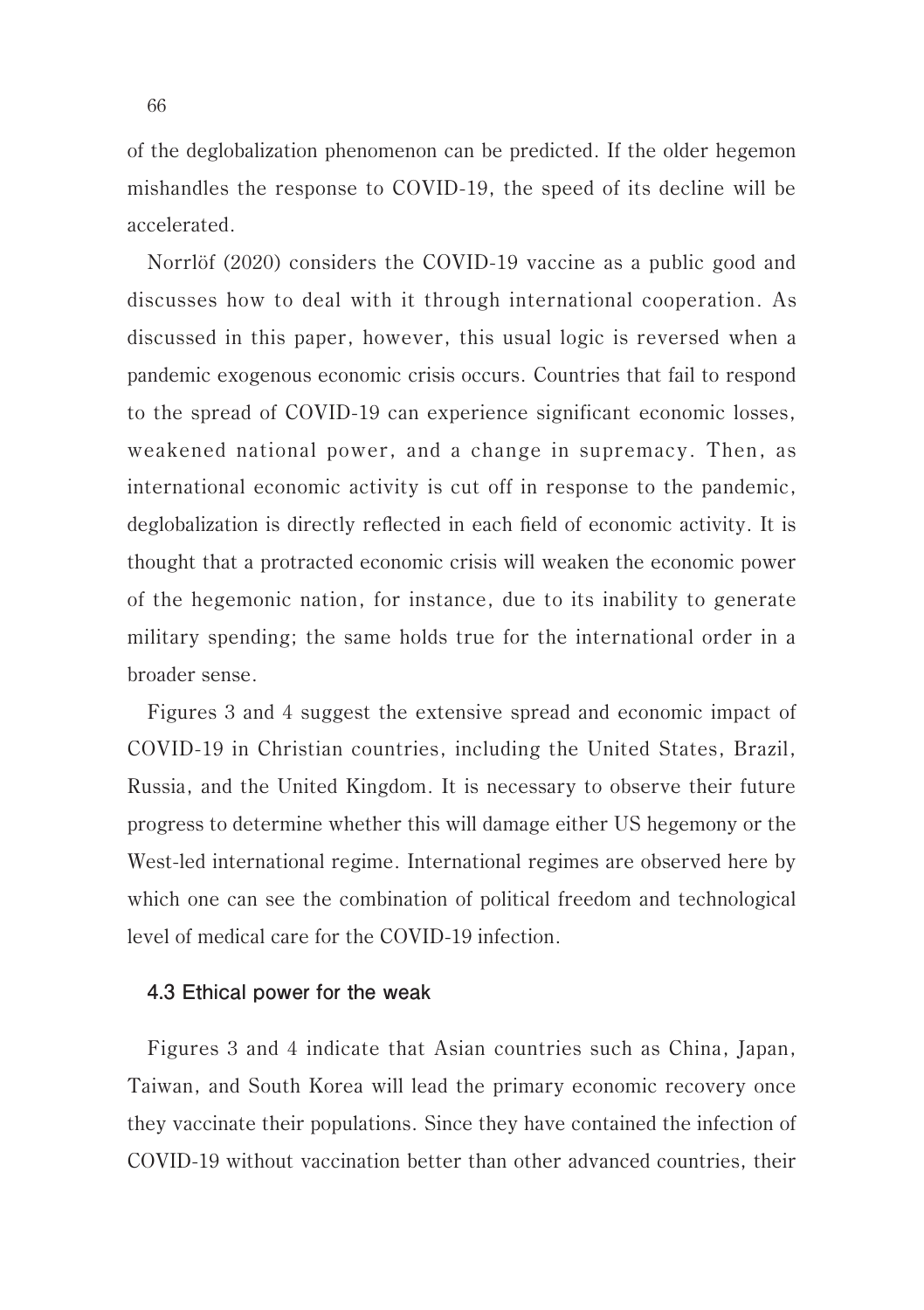records show both low infection rates and low mortality. Future trade and direct investment statistics will record enormous damage due to the spread of COVID-19. As the greater the "action" of international activity, the greater the "reaction" of deglobalization is cut off by a pandemic. If globalism is a new social system, it is expected that after the exogenous economic crisis has passed, it will converge again on the development path before the crisis. The more extensive the regional globalization, such as in the European Union and ASEAN Free Trade Area (Horaguchi, 2007), the greater the impact of an outbreak of COVID-19 in that region. If the proposition that the globalization caused COVID-19 is true, Figure 3 will show countries with a large degree of deglobalization. It is then predicted that the impact of pandemics will be small in countries with controlling the degree of globalization and with promoting the vaccination. In other words, globalization will resume when effective vaccination against COVID-19 becomes widespread. These changes need to be observed over the next few years until people vaccinate themselves for the global population of 7.7 billion people.

We must also consider that the exogenous economic crisis reverses conventional ethics. The disruption of international supply chains due to pandemics can be said to be another reaction under the globalism promoted by multinational corporations. Prior to the spread of COVID-19, employment opportunities in cities were good, with people riding crowded trains to work and going to crowded cinemas, theaters, concerts, and baseball games. With the pandemic, a "new normal" began to be called for, and it became common to avoid work and entertainment activities in crowded spaces. Uncertainties remain in the sense that qualitative changes that cannot be measured as quantitative restorations can occur. The pandemic may also have a significant impact on growth and distribution.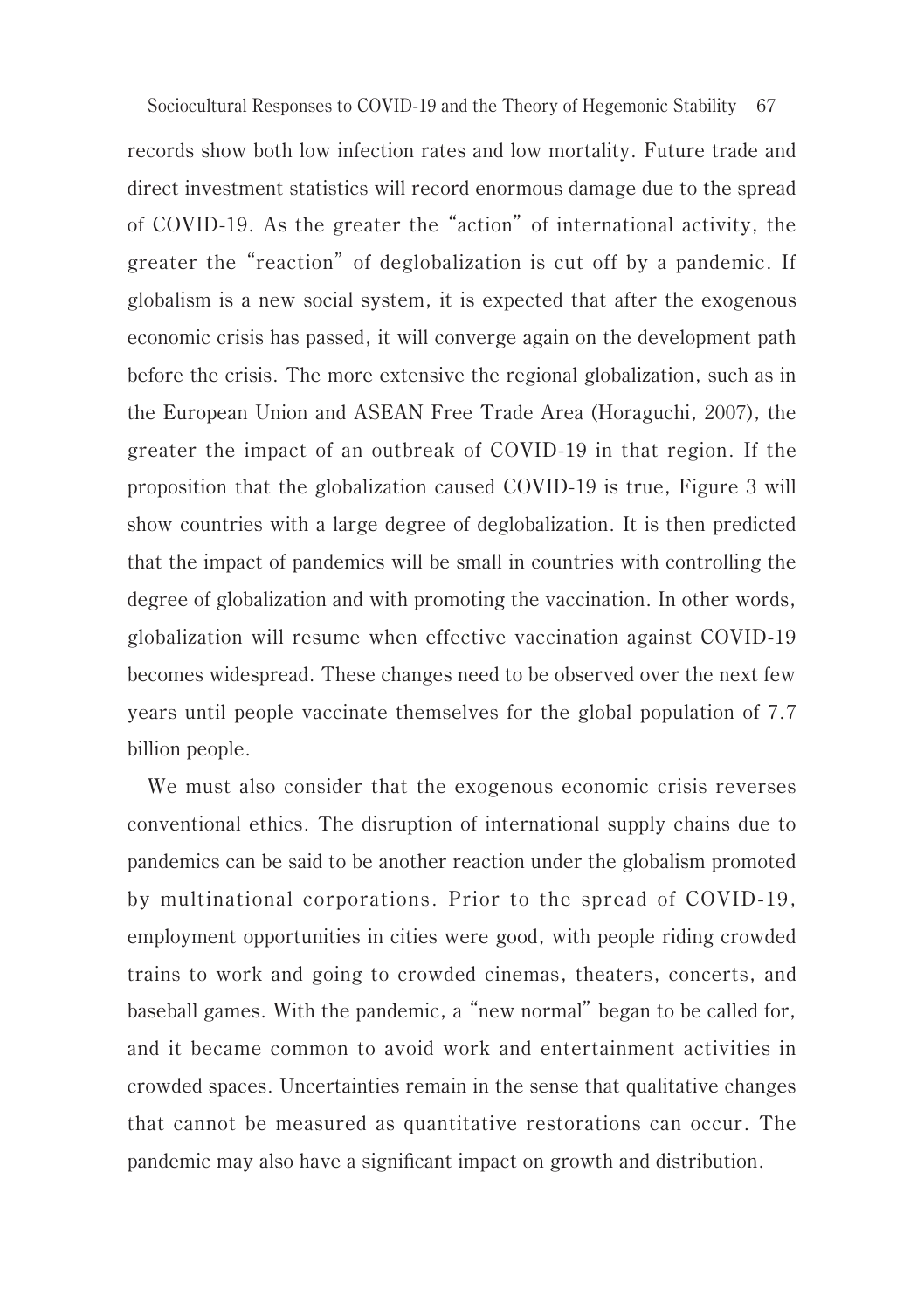#### **4.4 Vaccine supply and international cooperation**

Containment of the virus is highly dependent on policy measures and medical business policy. These are formulated based on underlying sociocultural factors. By July 2020, few companies can supply vaccines against COVID-19 and they are located in very few countries. Vaccines as an infectious disease control tool are public goods in the political sense but not in the economic sense. In economics, public goods must have the properties of non-exclusiveness and non-competitiveness. Nonexclusiveness means that people who do not pay the price cannot be excluded, and non-competitiveness means that supply of the good does not decrease even if someone uses it. Radio waves and national defense are examples of public goods that appear in economics textbooks. Vaccines require compensation, and their supply is limited.

When strategizing on how to deliver vaccines to the 7.7 billion people that constitute the world's population, it is conceivable that there are limits to how countries can deliver vaccines based on their administrative capacity. It appears that the international business of private companies, that is, the business model premised on making a profit, is effective for not only the production of vaccines but also for the construction of the supply chain for vaccine supply. Vaccination is a supply of public goods, but it may also need to be carried out by private companies. This is similar to a broadcasting station as a private company establishing a business even though radio waves are a public good. Whether or not this intuition is accurate is a topic left to future research.

Acknowledgments: This paper was supported by JSPS KAKENHI Grant Number 20H01541.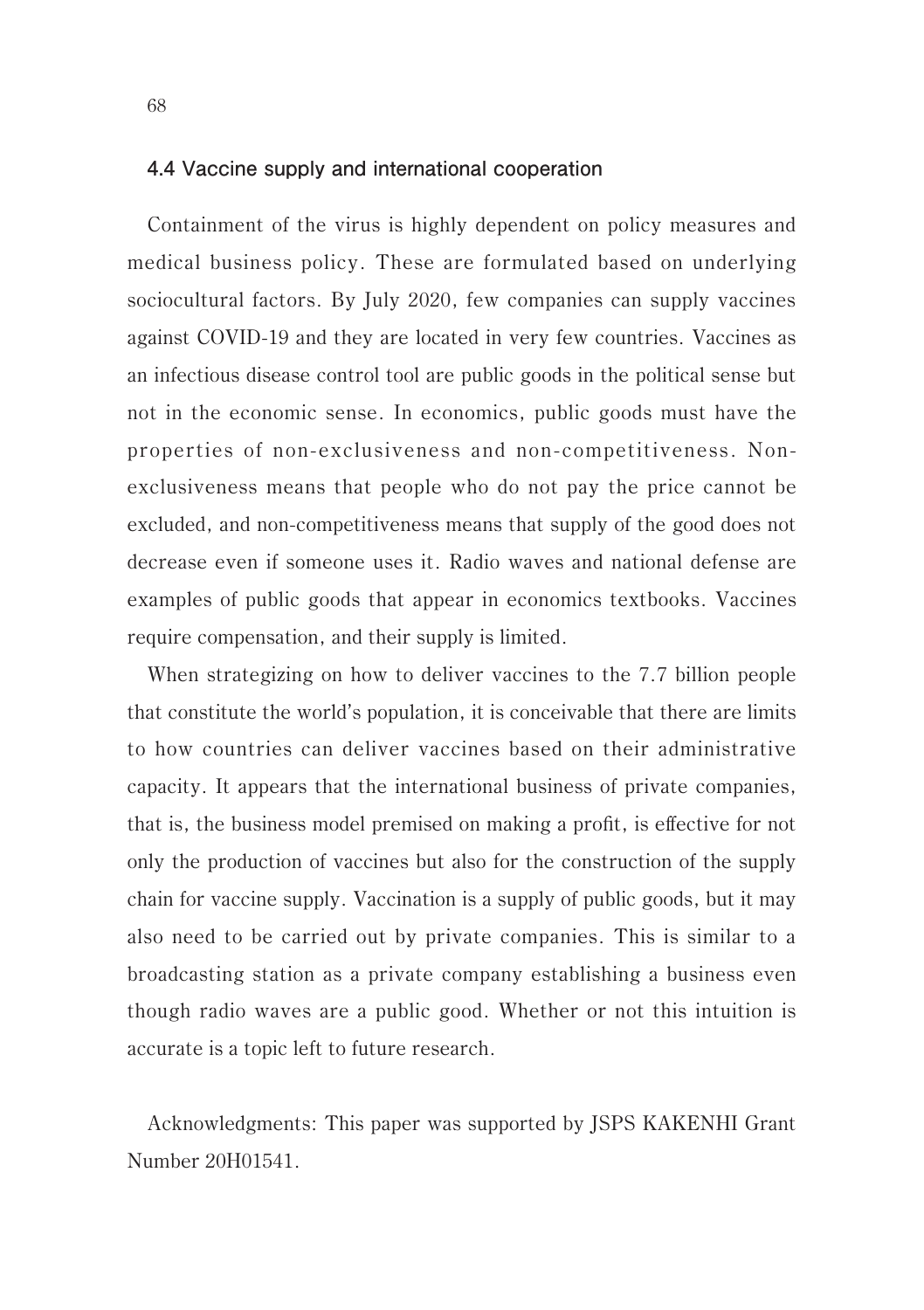#### **References**

- Artner A. (2020). "Can China lead the change of the world?". Third World Quarterly, 41 (11), 1881-1899.
- Baylis I., Smith S. & P. Owens (2020). The globalization of world politics, 8th ed, Oxford, Oxford University Press.
- Boothman, D. (2008). "The sources for Gramsci's concept of hegemony," Rethinking Marxism, 20 (2), 201-215.
- Buckley P. J. & N. Hashai (2020). "Skepticism toward globalization, technological knowledge flows, and the emergence of a new global system," Global Strategy Journal, 10 (1), 94-122.
- Chase-Dunn, C., Kawano, Y. and Brewer, B. D. (2000). "Trade globalization since 1795: Waves of integration in the world-system," American Sociological Review, 65 (1), p. 77-95.
- Chisholm B. (1950). "The World Health Organization," British Medical Journal, 1 (4661), 1021-1027.
- Cooley A. & D. H. Nexon (2020). "How hegemony ends," Foreign Affairs, 99(4), 143-156.
- Cooper R. N. (1985). "International economic cooperation: Is it desirable? Is it likely?," Bulletin of the American Academy of Arts and Sciences, 39 (2), 11-35.
- Hofstede G. (1980). "Motivation, leadership, and organization: do American theories apply abroad?," Organizational Dynamics, 9 (1), 42-63.
- Hofstede G. (2001). Culture's consequences: comparing values, behaviors, institutions, and organizations across nations, 2nd ed. Thousand Oaks, Sage Publications Inc.
- Horaguchi H. H. (2007). "Economic analysis of free trade agreements: Spaghetti bowl effect and a paradox of hub and spoke network," Journal of Economic Integration, 22 (3), 664-683.
- Horaguchi H. H. (2014). Collective knowledge management: Foundations of international business in the age of intellectual capitalism, London, Edward Elgar.
- Horaguchi H. H. (2016). "Decoding symbiotic endogeneity: the stochastic input-output analysis of university-business-government alliances," Triple Helix: A Journal of University-Industry-Government Innovation and Entrepreneurship, 3 (1), 1-25.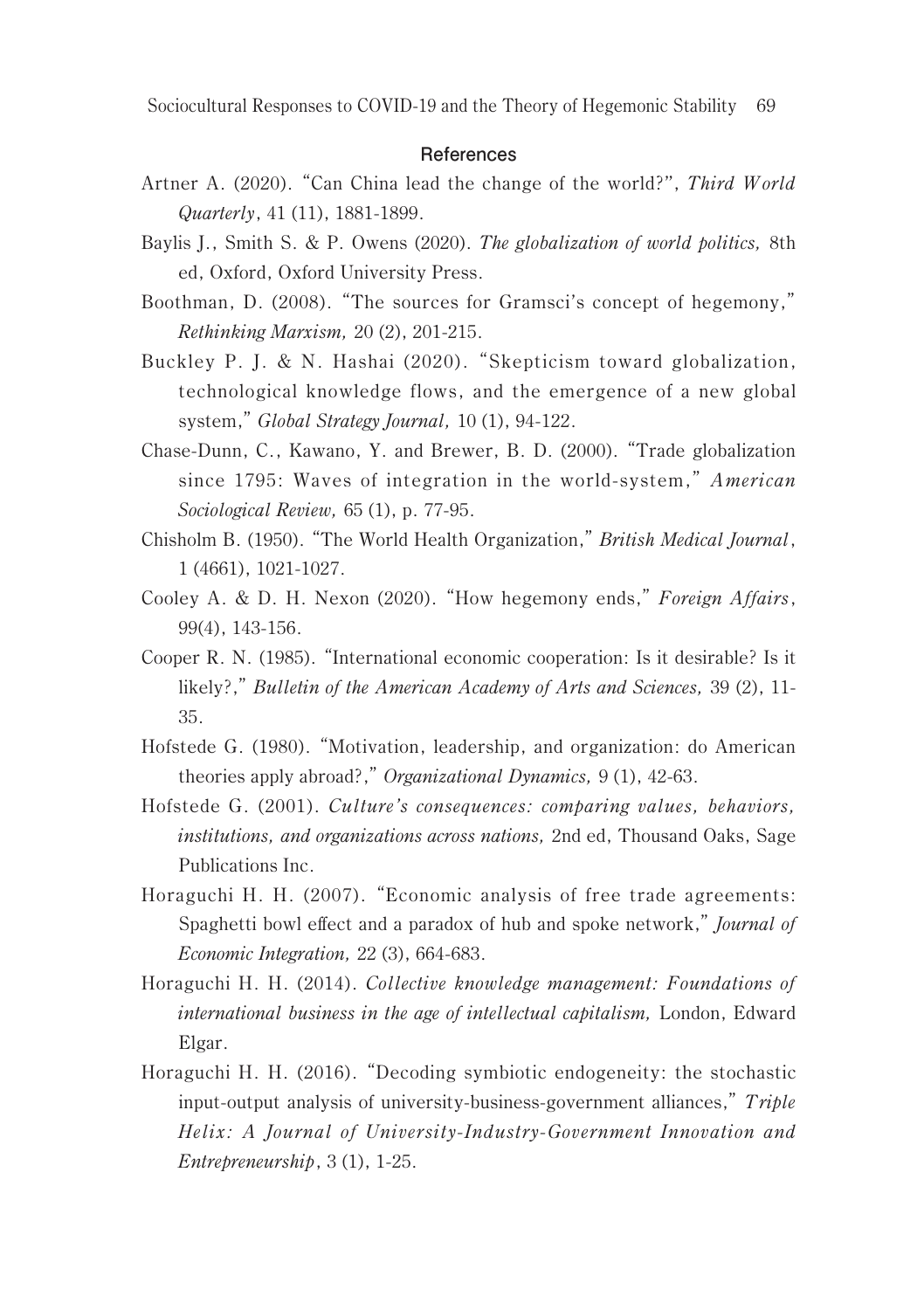- Horaguchi H. H. (2017). "Commensalism: formation of innovation clusters through university-business-government alliances," Academy of Management Proceedings, 2015 (1). https://doi.org/10.5465/ambpp. 2015. 14049abstract
- Kawamura, T. (2021). "The global financial and economic crisis and Marxian crisis theory: From the perspective of the stages theory originated by the Uno school," Keizai Shirin (The Hosei University Economic Review), 88 (4), 219-241.
- Kindleberger C. P. (1974). The formation of financial centers: a study in comparative economic history, Princeton, Princeton University.
- Kindleberger C. P. (1986). "International public goods without international government," American Economic Review, 76 (1), 1-13.
- Kindleberger C. P. (1996). W orld Economic Primacy: 1500 to 1990. New York: Oxford University Press.
- Krasner S. D. (ed). (1983). International regimes, Ithaca, NY, Cornell University Press.
- Liu T. T. & T. Hung (2011). "Hegemonic stability and northeast Asia: what hegemon? what stability?," Journal of Alternative Perspectives in the Social Sciences, 3 (2), 404-418.
- Mounesan L., Eybpoosh S., Haghdoost A., Moradi G. & E. Mostafavi (2020). "Is reporting many cases of COVID-19 in Iran due to strength or weakness of Iran's health system?," Iranian Journal of Microbiology, 12 (2), p. 73-76.
- Norrlöf C. (2020). "Is COVID-19 the end of US hegemony? public bads, leadership failures and monetary hegemony," *International Affairs*, 96 (5), 1281-1303.
- Nye I. (2017). "Will the liberal order survive? The history of an idea," Foreign Affairs, 96 (1), 10-16.
- Orlowski E. J. W. & D. J. A. Goldsmith (2020). "Four months into the COVID-19 pandemic, Sweden's prized herd immunity is nowhere in sight," Journal of the Royal Society of Medicine, 113 (8), 292–298.
- Raude J., Lecrique J.-M., Lasbeur L., Leon C., Guignard R., du Roscoät E. & P. Arwidson (2020). "Determinants of preventive behaviors in response to the COVID-19 pandemic in France: comparing the sociocultural, psychosocial, and social cognitive explanations," Frontiers in Psychology, 11, 584500.